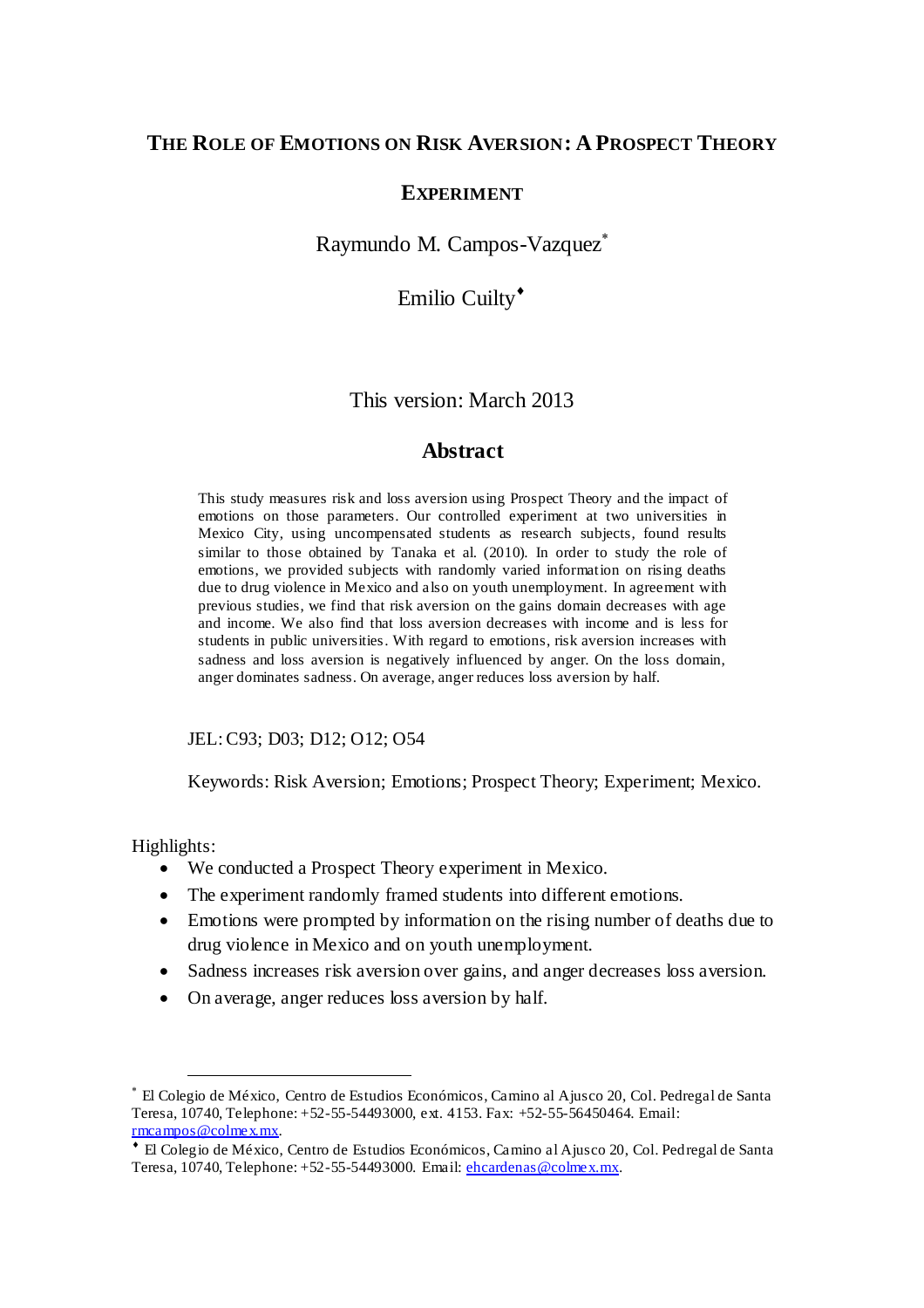#### **1 Introduction**

 $\overline{a}$ 

Understanding human preferences over uncertain outcomes is a key issue in many subjects in the field of economics. Risk attitudes can create speculative bubbles and crashes in financial markets (De Long et al., 1991). High risk aversion can explain why some countries do not invest in business opportunities, capital, or human capital (Shaw, 1996; Hartog and Diaz-Serrano, 2007; Yesuf and Bluffstone, 2009). In fact, the effects of public policy depend on the level of risk aversion in a society (credit incentives, fiscal taxation programs, etc.). These are only a few examples of why decision making under conditions of uncertainty is important, and there are still many unanswered questions in the field.

Risk aversion is generally associated with the properties of the utility function that are consistent with expected utility theory (Harrison and Rutström, 2008). Recent literature provides many well-documented examples, under diverse scenarios, that suggest Prospect Theory (PT) as the best way to model choice under uncertainty (an important example can be found in List, 2004, where participants in a well-functioning marketplace behave according to PT). In order to achieve a deeper knowledge of human preferences, a behavioral approach like PT seems essential. Nevertheless, the literature addressing differences in specific characteristics at the time of decision making is still under development and remains mostly unclear.

One important element missing from this work is the role of the emotions in Prospect Theory, mainly because they are difficult to measure. It is well documented that humans behave differently depending on their emotional states.<sup>1</sup> Under specific circumstances, people, cities, and even countries can become emotionally affected. This

<sup>&</sup>lt;sup>1</sup> For example, depressed people tend to overeat (Smith, 2009), frightened individuals tend to react impulsively, and angry people tend to act recklessly (Ahn, 2010).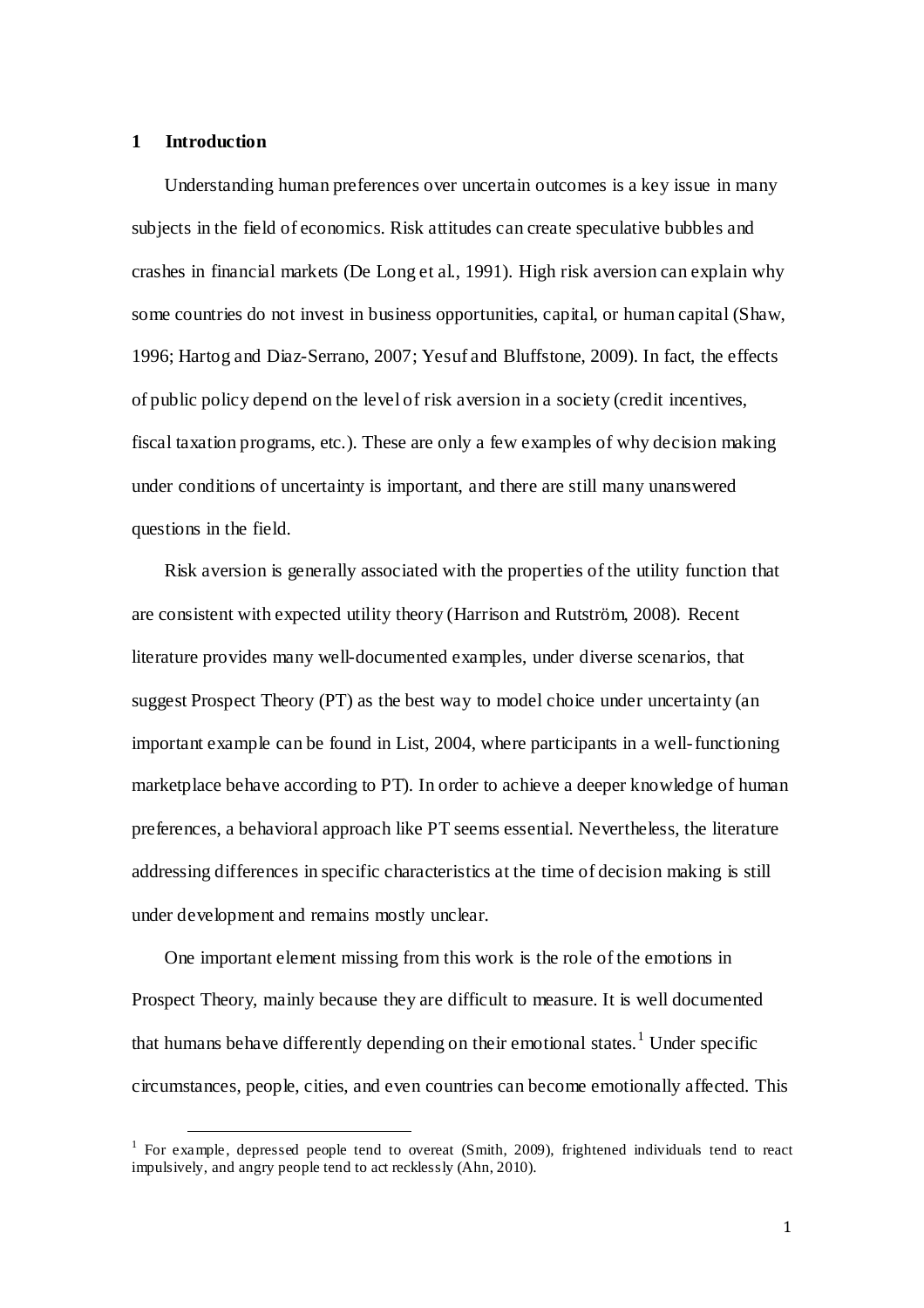emotional impact is one reason for the importance to economists of the effect of emotions on risky decisions. Public policy, market prognosis, and mechanism design may have different implications if we consider the emotional impact on risk behavior.

The goals of this study are to measure risk and loss aversion using Prospect Theory and the impact of emotions on the parameters that characterize them. We conducted a controlled experiment at two universities in Mexico City. The experimental design, which followed that of Tanaka et al. (2010) except in our use of uncompensated subjects, allowed us to obtain the parameters of the Cumulative Prospect Theory (CPT) value function and the probability weights for each individual. The CPT and the probability function are characterized by three parameters: the curvature of the function that assigns value to the prospects (i.e. lotteries) ( $\sigma$ ), the coefficient of loss aversion ( $\lambda$ ), and the one-parameter in Prelec's weighting function  $(\alpha)$ . The average individual in our sample has values of 0.47, 2.29, and 0.71 for  $\sigma$ ,  $\lambda$ , and  $\alpha$ , respectively. Although our study used only uncompensated subjects, these values are similar to those obtained in the study by Tanaka et al. (2010). We were also able to gather respondents' socioeconomic variables and information about their emotions after reading about different dramatic situations.

To gather data on emotions, we randomly varied different questions across subjects just before the elicitation of the structural parameters of CPT. One third of the subjects received a questionnaire that asked them how they felt about rising violence and deaths in Mexico.<sup>2</sup> Another third received an additional questionnaire about their feelings regarding youth unemployment. The final third, a control group, did not receive any information about violence or unemployment. Consistent with Lerner et al. (2003), we

<sup>&</sup>lt;sup>2</sup> According to the Attorney General's Office the number of deaths caused by the drug war in 2005 was 2,221, while for 2010 this number increased to 15,273.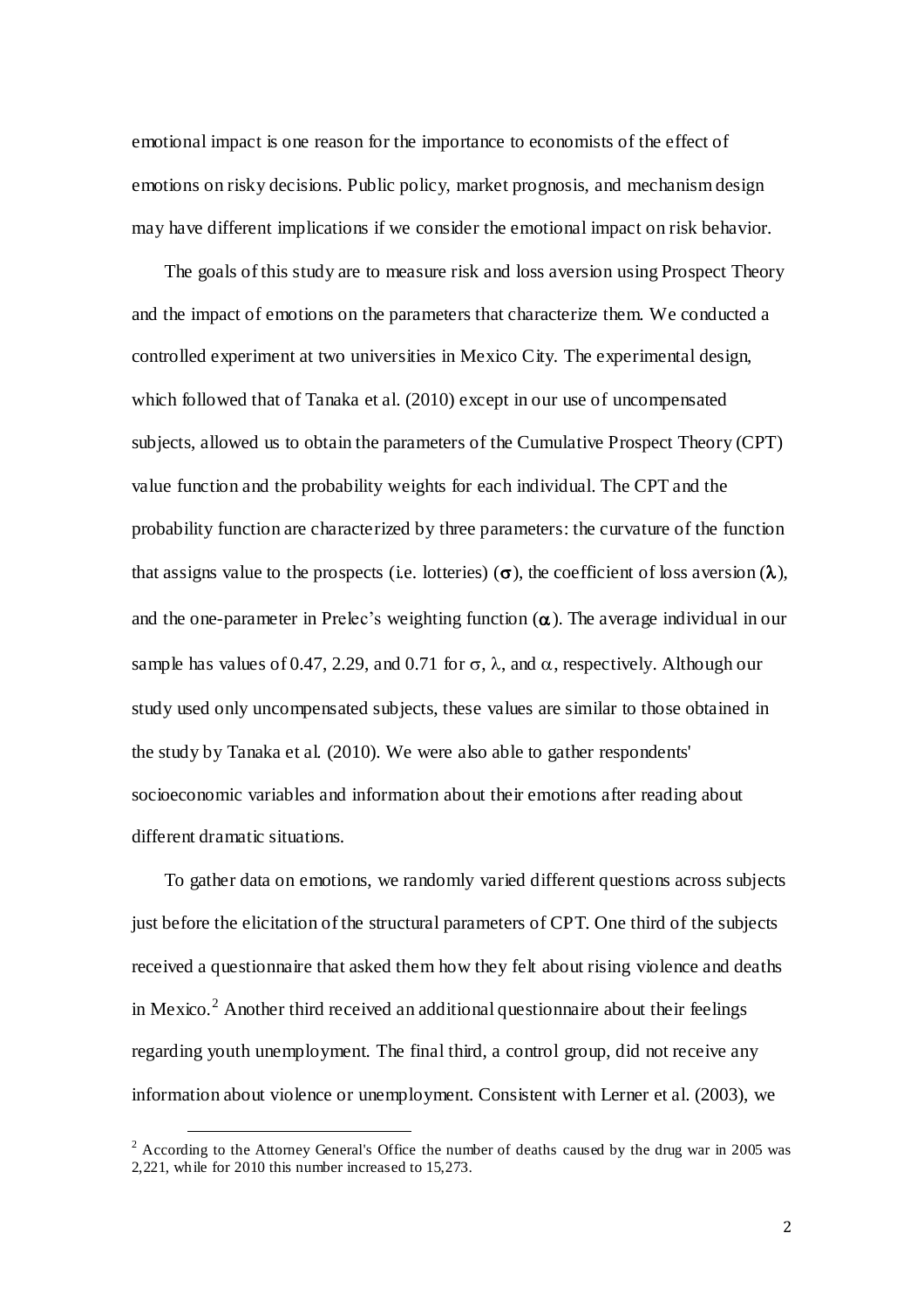find that risk aversion is related to emotional state; in particular, we find that sad people are more risk averse in the gain domain. We also find that angry people are less loss averse, and that anger has a larger impact on the loss domain than sadness. While sad people become more risk loving on the loss domain than the norm, anger reduces the loss aversion by half.

To our knowledge, ours is the first attempt to explain the effect of emotions on the parameters that characterize a Cumulative Prospect Theory value function, and it may also be the first risk aversion analysis for Mexico. Hence, this paper makes a contribution to the literature of Prospect Theory, the literature of behavioral economics, and to public policy design research, especially in the case of Mexico. Literature of the relevant economic theory is reviewed in Section 2, experimental design is explained in Section 3, data analysis is presented in Section 4, the main results are shown in Section 5, and Section 6 provides some concluding remarks.

## **2 Review of the Literature and Economic Theory**

### **2.1 Prospect Theory**

Developments in the field of psychology led Kahneman and Tversky (1979) to the development of Prospect Theory. One important finding in the PT literature was evidence against classical Expected Utility Theory (EU), which tested the hypothesis that the weighting probability parameters are different from one. Another line of investigation--the approach we take--attempts to explain how certain individual characteristics affect the degree of loss aversion or risk aversion.

We use an extension of PT known as Cumulative Prospect Theory (CPT), proposed by Tversky and Kahneman (1992). The general model of CPT is described by the following equation:

3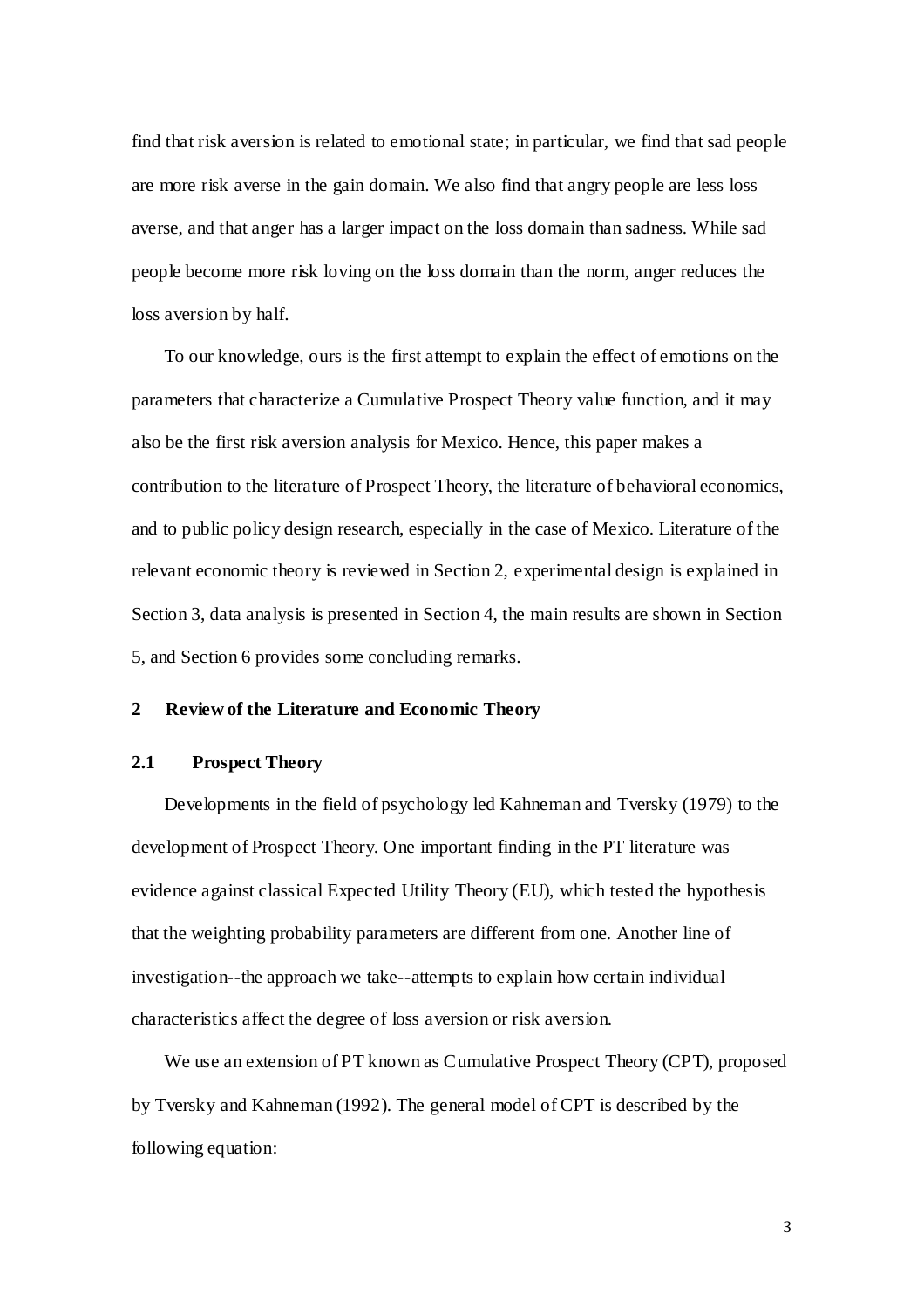$$
V(x_i) = \sum_{i=0}^{n} \pi_i^+(p) v(x_i) + \sum_{i=-m}^{0} \pi_i^-(p) v(x_i)
$$
 (1)

where the first sum is over the positive prospects (non-negative outcomes only) associated with nonlinear weights (from  $\bf{0}$  to  $\bf{n}$ ), and the second over negative prospects (non-positive outcomes only,  $-\boldsymbol{m}$  to 0). Hence, a parametric representation of CPT has parameters that identify the curvature of the value function of prospects, parameters that identify the weights of the probabilities, and parameters that indicate the degree of loss aversion.

The literature of PT includes a variety of different methods for elicitation of the parameters that identify risky decisions. Abdellaoui et al. (2008) propose a method that begins with the certainty equivalent (CE) for gains; they then recover the CE for losses and finally link them. Because this method requires subjects to make calculations to propose a certainty equivalent, agents may not give their true CE value. For example, in an experiment with time constraints, calculations performed under pressure may be less accurate.

Tanaka et al. (2010) propose the TCN Eliciting Method.<sup>3</sup> In TCN there are three ordered sequences of lotteries. In the first two, they identify the parameter of the curvature in the gains domain and the one-parameter of the Prelec (1998) probability weighting function. In the last sequence they identify the loss aversion parameter. This is a simpler procedure, but it has some restrictive assumptions.<sup>4</sup> In spite of these

 $3$  Following Harrison and Rutström (2008) we denominate TCN as the method used in Tanaka et al.  $(2010).$ <sup>4</sup> The

The method assumes the same probability weighting function for gains and losses and elicits the loss aversion parameter assuming a previously correct elicitation of the parameter that identifies the curvature of the function. Although some may argue that assuming the same value for the curvature over gains and losses is restrictive, several papers have found the same value estimating the parameters separately, see Abdellaoui (2000), Abdellaoui et al. (2005), Andersen et al. (2006), Donkers et al. (2001), Fehr-Duda et al. (2006) and Tversky and Kahneman (1992).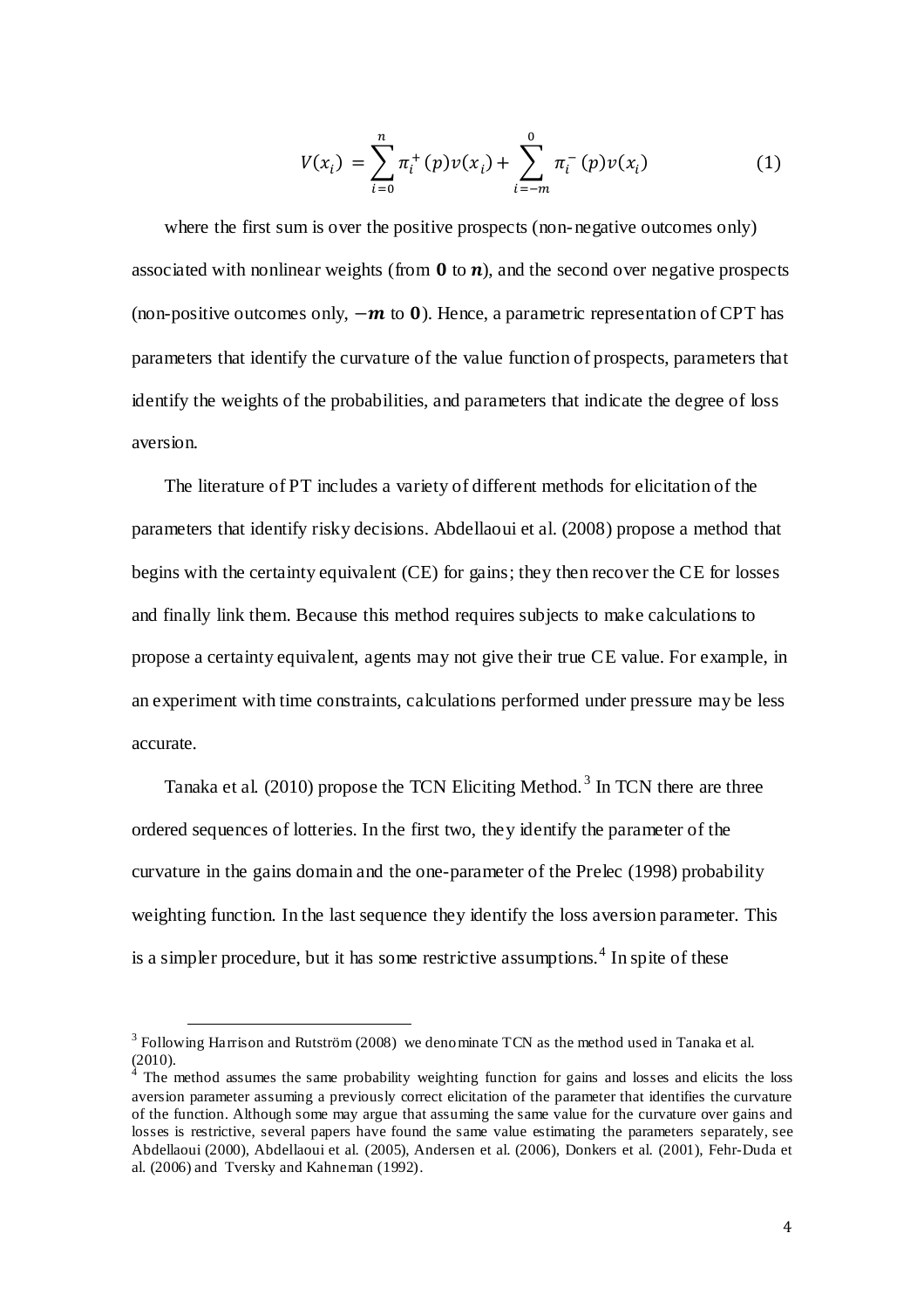restrictions, we use this approach; our application of the method will be described in full in Section 3.

In the experiment of Tanaka et al. (2010), using data from rural Vietnamese villages and a national survey, the elicited parameters were 2.63 for loss aversion and 0.59 for the curvature of the value function (i.e., the average agent is loss averse, risk averse over gains, and risk loving over losses). Their empirical regression allowed them to conclude, among other things, that being older reduces the level of risk aversion. However, their sample comes from a particular experimental population, so additional studies are needed to demonstrate external validity.

Holt and Laury (2002) carried out a study with 175 people to determine the constant relative risk aversion (0.26). They outline some important observations for such research, among them that hypothetical payments do not affect the estimated coefficient of risk aversion, at least for low outcomes.<sup>5</sup> This evidence is important given that the subjects of our study are not compensated.

## **2.2 Emotions and Behavioral Economics**

 $\overline{a}$ 

Framing effects are quite useful in obtaining relevant information from subjects. DellaVigna (2009) discusses a number of experiments where modification in the way a question is framed produces different results. In our study, we randomly frame subjects into different emotions and analyze how they make risky decisions.

Using the Wechsler Adult Intelligence Scale, Dohmen et al. (2010) carried out a risk aversion study with cognitive implications. They asked approximately 1,000 individuals to choose between ordered pair lotteries, and used the results to propose a measure of risk willingness. Subjects were also asked to take a cognitive exam, and the

 $<sup>5</sup>$  Their study used low outcomes of \$2-4 USD, and then scale the payoff by 20, 50 and 90 times the low</sup> payoff. They varied hypothetical and real payoffs.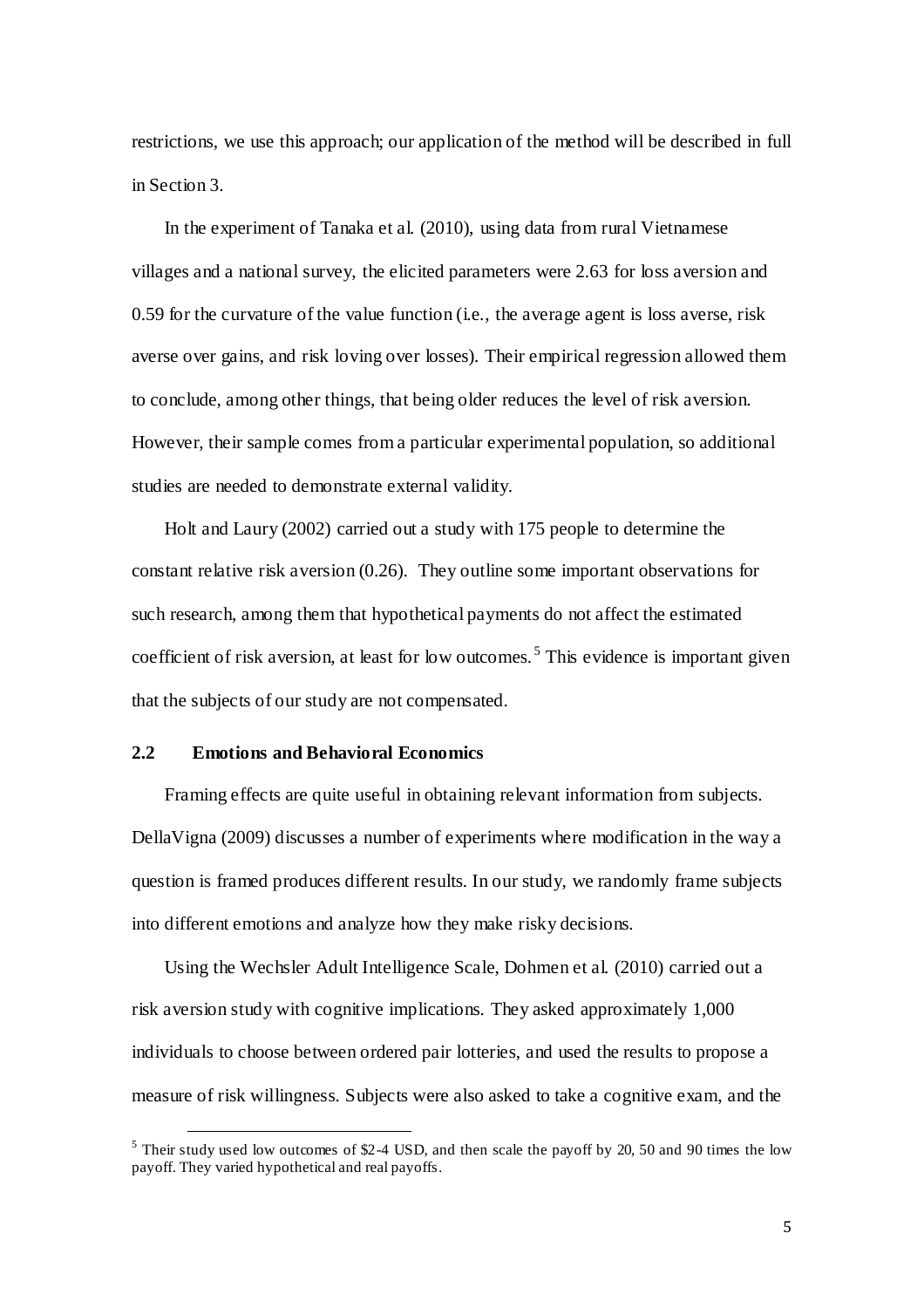researchers found a significant negative correlation between the level of risk willingness and the exam results. In our study we recorded respondents' self-reported average grades from the previous semester, allowing us to control for cognitive abilities.

According to behavioral theories, emotions can affect agents' decisions. Turvey et al. (2010) show that fear can shape the way individuals make economic decisions, in particular fear can diminish the optimal levels of consumption. In choice under uncertainty, Lerner et al. (2003) show that frightened people are more risk averse and that angry people are more risk loving.<sup>6</sup> Feagin (1988) established the differentiation of an empathic and a sympathetic reaction to feelings, arguing that people imagine beliefs with which they can generate an empathic emotion related to a fictional character. People worry about the troubles of fictional characters mainly because they believe that something bad will happen to them. These beliefs are not real but imagined, but fictional beliefs lead to real emotions and real decisions.

Drawing on these ideas, we use the unfortunate situation of crime and violence in Mexico to elicit risk preferences under emotional treatments. We frame the respondents into different emotional states (anger, sadness, and fearfulness) in order to gauge variation in their risk and loss aversions.

#### **3 Experimental Design**

 $\overline{a}$ 

Our experiment was conducted in two different universities in Mexico City, one public and the other private, during November 2011. All respondents were students at their respective universities. We went to classrooms and asked if we could conduct an experiment; if we got a positive answer we would return, usually 25 minutes before the

<sup>&</sup>lt;sup>6</sup> These results on emotions are also observed in Lerner and Keltner (2000, 2001). We do not find significant results in such emotions with respect to risk aversion, however the authors do not use prospect theory and loss aversion is not considered by them. Indeed, we find a significant result for anger in the loss aversion parameter.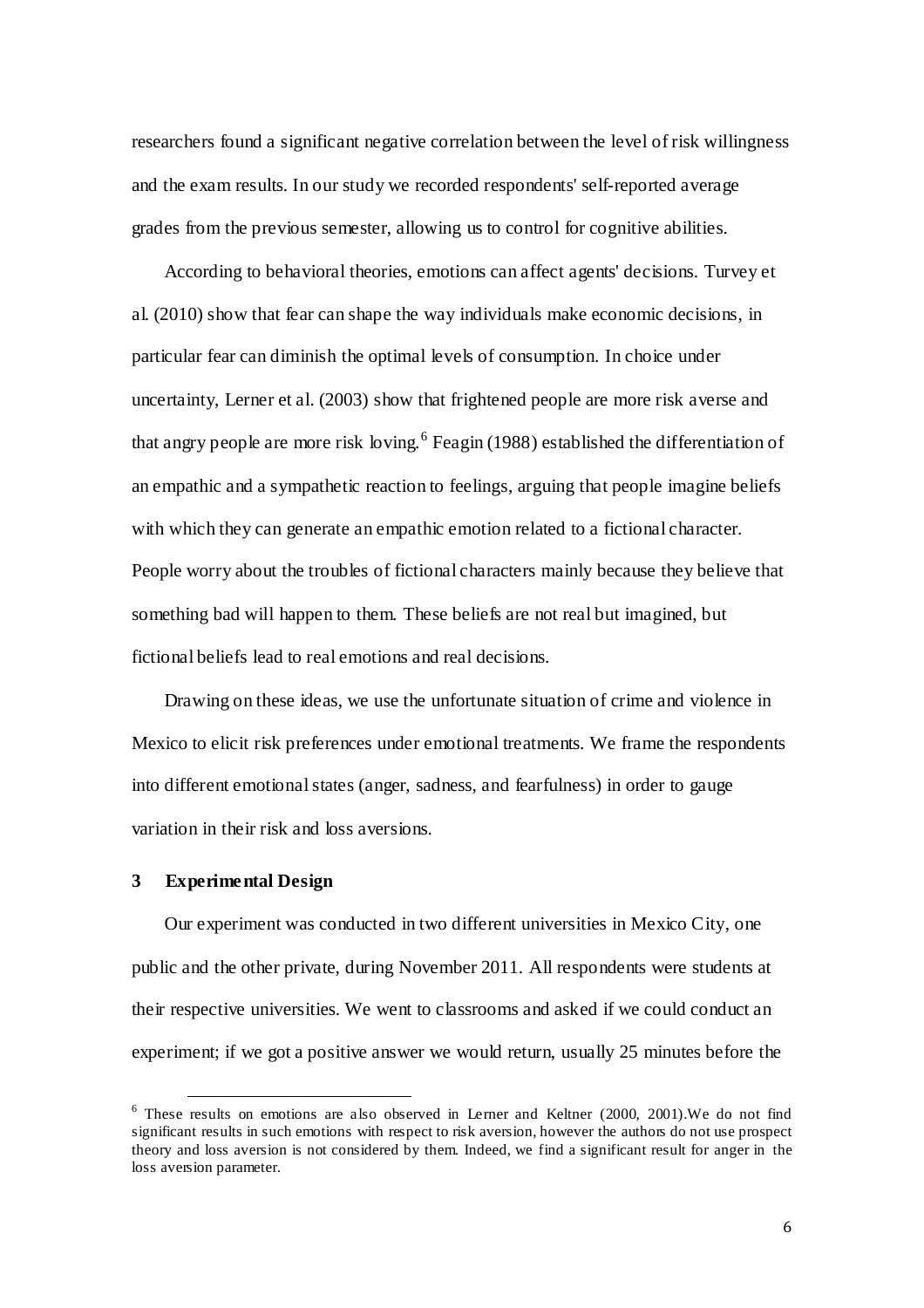class ended. We had no special order of selection; we walked randomly around each campus, knocking on classroom doors. However, it is important to mention that students majoring in economics make up 38% of our sample.<sup>7</sup> We offered no compensation for participation in the experiment; we told subjects they would be participating in a study to understand job employment prospects for recent college graduates, and that it was important to answer questions truthfully.<sup>8</sup> Each experiment took no longer than 20 minutes, and was divided into three sections: sociodemographic characteristics, emotional framing, and risk aversion. <sup>9</sup>

The main part of the experiment consisted of choosing lotteries. In many experiments described in the literature, respondents are compensated after completing lotteries.<sup>10</sup> We decided against compensation, mainly because in Mexican universities such procedures are not common or culturally appropriate. Holt and Laury (2002) find that behavior towards risk taking is affected if high incentives are offered as a possible outcome. Nevertheless, the largest theoretical payoff in our experiment is only \$1,700 pesos (approximately \$125 USD). This amount is relatively small given that it represents only 12% of the self-reported expected monthly salary after graduation (\$1,077 USD). Moreover, the median payoff in the high payment lottery we implement is \$167 MXP (\$12 USD). Hence, we believe the results of our experiment are not biased as a result of the use of volunteer subjects. In fact, we find results similar to those of

 $<sup>7</sup>$  This is mainly because we are more acquainted with the professors that teach economics.</sup>

<sup>&</sup>lt;sup>8</sup> In Mexico it is unusual to conduct experiments using college students as subjects, or even to use them as assistants. However, we found no resistance to participation in the experiment; in general, students were enthusiastic about taking part in the study. As we told students that the main goal of the questionnaire was to understand job prospects, we included queries on expectations regarding salary and labor force participation.<br><sup>9</sup> Two nilot.

Two pilot studies were conducted before the experimentat a different university*.* Based on students' responses and recommendations about the instructions and the pool of available answers, we constructed a new experimental design. No further improvements were suggested in the second pilot, implying that respondents felt comfortable with the experiment.

 $10$  Occasionally they paid respondents the prize of the lottery described or simply compensated them for answering the questionnaire.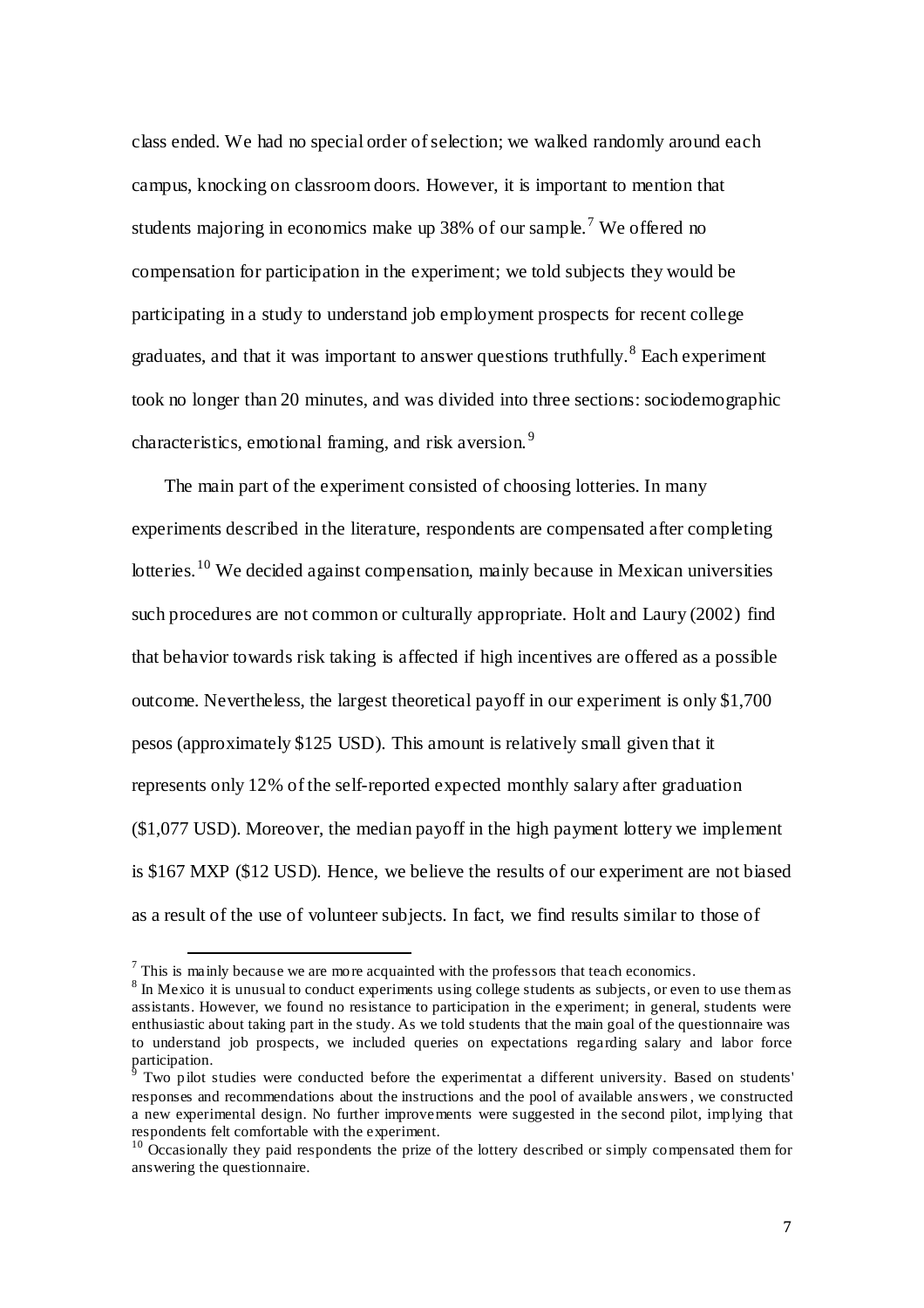Tanaka et al. (2010), who conducted the same experiment with compensated subjects, leading us to believe, following Holt and Laury (2002), that the experiment is not affected by small monetary payoffs.<sup>11</sup>

### **3.1 Sociodemographic Characteristics**

The first part of the experiment consisted of several questions about personal sociodemographic characteristics. With these questions we were able to identify the age, sex, and academic major of the students. These data allowed us to divide the groups for distinct interpretation of the parameters of the CPT function.

In order to find control variables for wealth and socioeconomic status, we asked for information about the level of education of the subjects' parents, as well as two income proxy questions about the number of rooms in their homes and cars in their households.<sup>12</sup> Finally, we asked about their future salary expectations, the lapse between finishing their undergraduate degrees and finding a job, and whether they worked during the week. These answers helped us to identify the subjects' good faith participation in the experiment, as discussed in Section 4.

#### **3.2 Emotional Framing**

 $\overline{a}$ 

To create an effective framing effect, we drew upon the unfortunate social situation in Mexico of deaths related to drug violence. We gave this framing treatment to twothirds of the study group; the other third received no framing. There were two kinds of framing treatment: strong and moderate. The strong version contained two questions,

 $11$  It is worth mentioning that our results are very similar to those experiments where individuals were paid. For the curvature parameter of the value function see Gonzalez and Wu (1999), Tanaka et al. (2010) , Wu and Gonzalez (1996) and Liu (Forthcoming). The loss aversion parameter is very close to Tversky and Kahneman (1992), Tanaka et al. (2010) and Fehr-Duda et al. (2006) and Liu (Forthcoming). Finally, our elicited value for the reweighting factor is very similar to Tu (2005) , Wu and Gonzalez (1996) and extremely close to Tanaka et al. (2010). Hence, we do not consider that our unpaid experiment affects our main results.

<sup>&</sup>lt;sup>12</sup> In Mexico most students do not know their exact family income.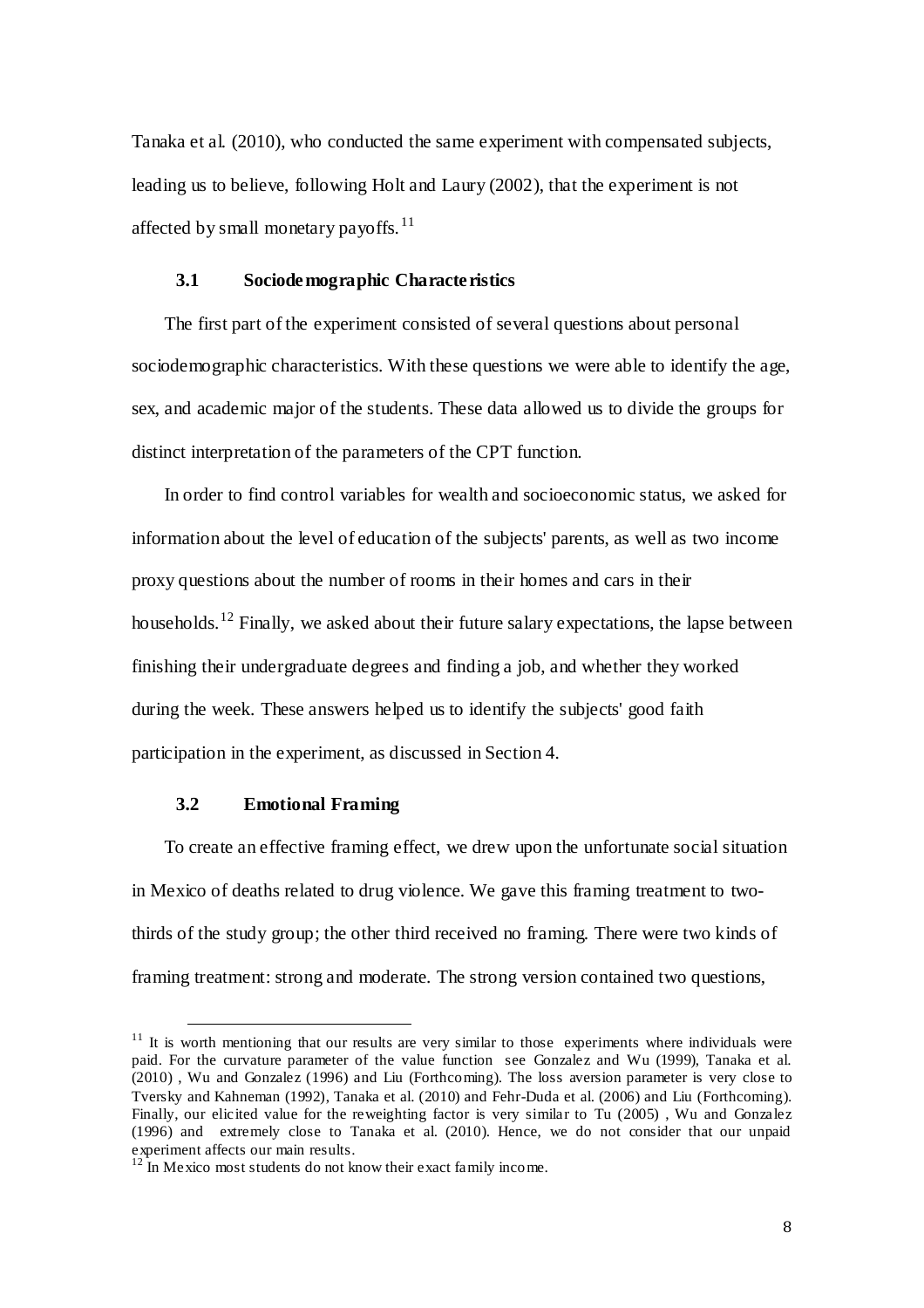while the moderate treatment contained only one. Respondents were unable to identify whether their peers received a different questionnaire. The first question, used in both treatments, was as follows:

From 2006 to 2010 almost 40,000 people died as a result of the drug war. Insecurity levels haven't gone down in any region; on the contrary, the country is living the largest wave of violence ever seen. How does this make you feel?

The question may be shocking, but some students may not be aware of its magnitude because they may be unacquainted with the topic.<sup>13</sup> To avoid this issue, in the strong treatment we added an even better-known situation. The second question (used only in the strong treatment) was the following:

The financial crisis of 2008 has left the international financial markets in tatters. The newspaper *El Economista* has reported that 2010 showed the largest unemployment rate for young people worldwide. Also, experts predict another economic recession for 2012. How does this make you feel?

We believe this question may impact students more directly because most of them seek to enter the workforce after finishing their degrees (almost 97%, according to our survey). It is worth mentioning that these questions were asked before the risk aversion section, so we expect them to have a framing impact on the decisions made when choosing lotteries (as discussed in Section 2.2)*.*

The multiple-choice options for both questions are (i) anger, (ii) sadness, (iii) fear/uncertainty, and (iv) indifference.<sup>14</sup> Among individuals who received the violence framing, 39% reported feeling angry, 19% sad, and 37% fearful/uncertain. Among those

 $13$  One of the least affected regions is Mexico City, where our experiment was conducted. Thus, a student who does not follow the news could be less aware of the subject.

<sup>&</sup>lt;sup>14</sup> Because some individuals may not care about the framing situation, we decided to include an option for "indifference." With this option we intended to avoid individuals feeding us false answers, for example by responding that they experienced emotions they were not really feeling.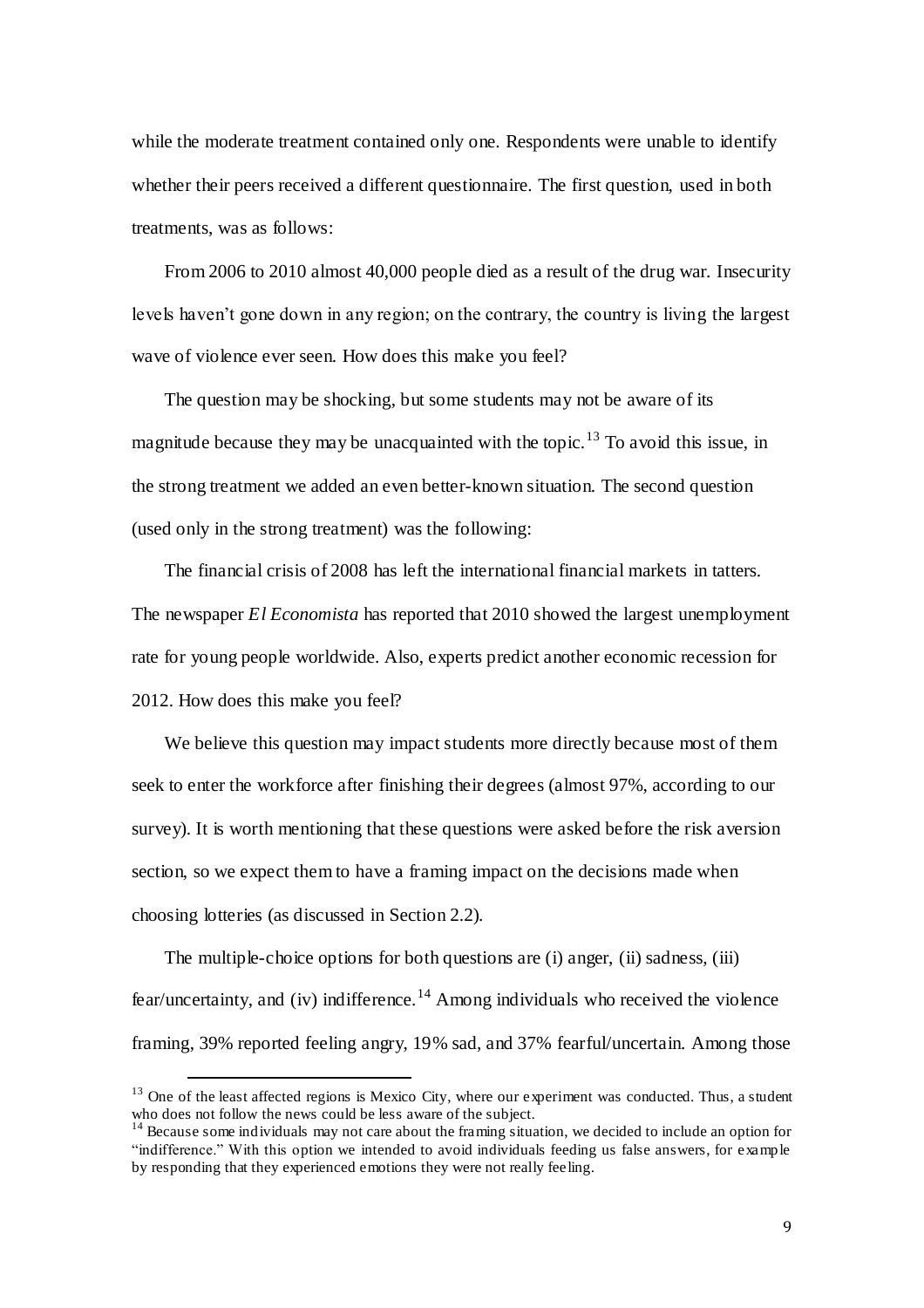who received the youth unemployment framing in addition to the violence framing, 20% reported feeling angry, 11% sad, and 64% fearful/uncertain.

### **3.3 Risk Aversion**

In order to elicit the parameters of the CPT function, we conducted a replica of the experiment designed in Tanaka et al. (2010). As mentioned before, the implementation is straightforward and simplifies the function to only three parameters. Prelec's oneparameter probability weighting function is used. Tanaka et al. (2010) mostly confirm the main findings of Kahneman and Tversky (1979). One important assumption is that the agents rethink the probabilities in the same way for gains or losses. The probability weighting function is

$$
\pi^{+} \quad (p) = \pi^{-}(p) = \frac{1}{exp[ln(1/p)]^{\alpha}}
$$
 (2)

In this experiment the prospects contain only two possible outcomes, so Equation (1) simplifies to:  $(1 - \pi(p))v(y) + \pi(p)v(x)$  (for  $xy > 0$  and  $|x| > |y|$ ) or  $(p)v(x) + \pi(q)v(y)$ , where p and q are the true probabilities of the outcomes x and  $y$  (for  $y > 0 > x$ ). Tanaka et al. (2010) assume a piecewise power function defined as follows:

$$
v(x) = \begin{cases} x^{\sigma} & \text{for } x > 0\\ -\lambda (-x)^{\sigma} & \text{for } x < 0 \end{cases}
$$
 (3)

With this specification,  $\sigma$  and  $\lambda$  represent the concavity of the value function and the degree of loss aversion respectively (we use the term *value* or *utility function* in reference to Equation (3), below).

To elicit the three parameters we use the TCN method. First, the respondent faced three series of paired lotteries, as shown in Table 1. Each row contains the possible outcome in Mexican pesos for Lottery A and Lottery B. The probabilities of the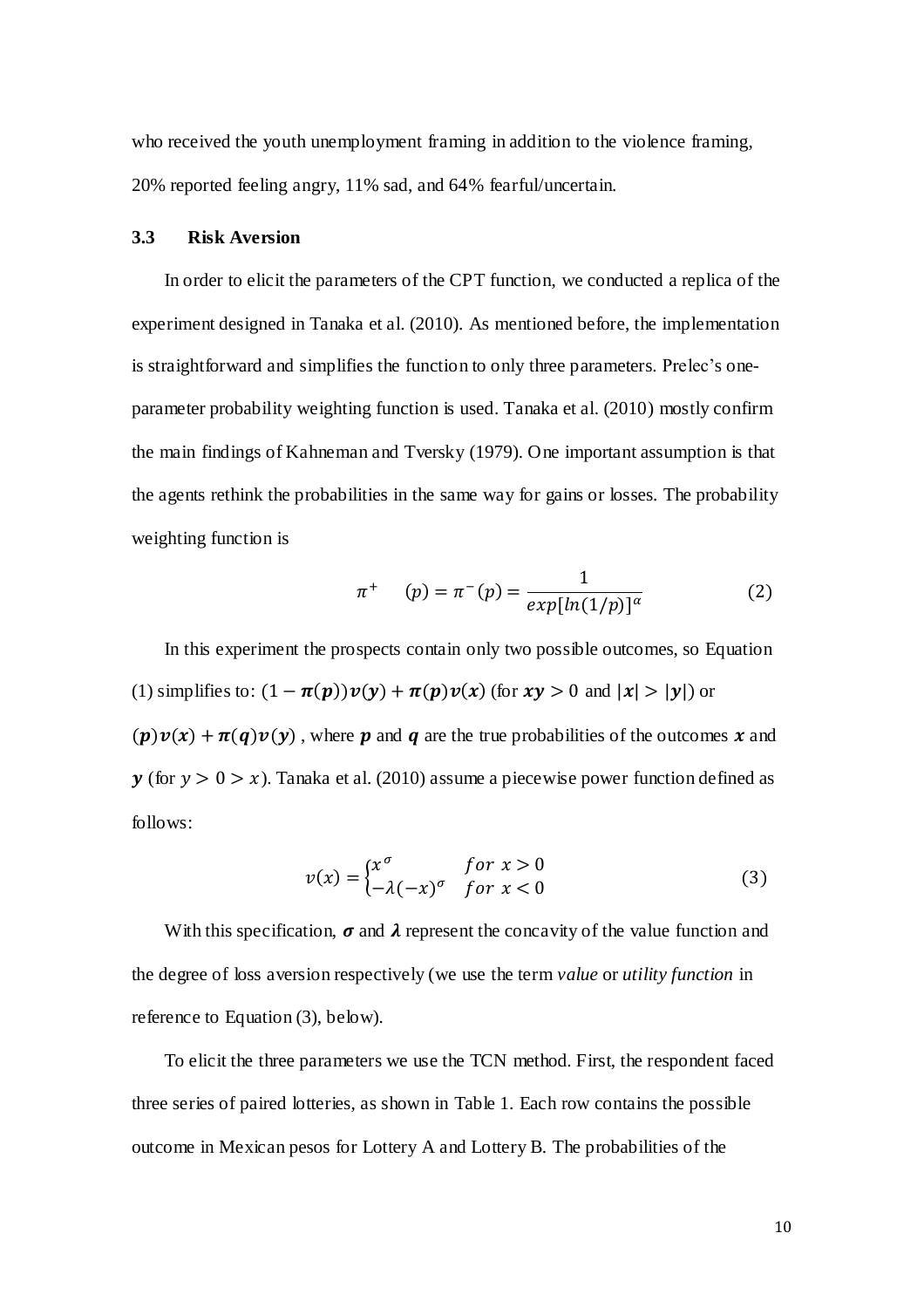outcomes in both lotteries are fixed throughout the series. The TCN experimental design enforced monotonic switching by asking the subjects at which question they would change from Lottery A to Lottery B. Respondents could change to Lottery B at the first question or they could stay with Lottery A throughout.

We follow Tanaka et al. (2010) in order to estimate the structural parameters. With the parametric function in the first series, it is possible to find an interval for  $\sigma$  and  $\alpha$ . It is worth noting that we used only rounded midpoints for this interval. For example, a subject changing from A to B in the 7th scenario of the first series would first have the following rationalizable  $(\alpha, \sigma)$  combinations: (0.4, 0.4), (0.5, 0.5), (0.6, 0.6), (0.7, 0.7),  $(0.8, 0.8), (0.9, 0.9),$  and  $(1, 1)$ .<sup>15</sup> If this same subject changes from A to B in the 7th scenario of the second series, his or her rationalizable combinations of  $(\alpha, \sigma)$  would be: (0.8, 0.6), (0.7, 0.7), (0.6, 0.8), (0.5, 0.9), and (0.4, 1). By intersecting both parameters we get the approximation of the parameters  $(\alpha, \sigma) = (0.7, 0.7)$ .

Finally, the loss aversion parameter  $\lambda$  is partially identified with the third series. Here the TCN method assumes that  $\sigma$  is correctly identified in the previous series. Using the value of  $\sigma$  we are able to identify  $\lambda$  in an interval. Series 3 was constructed to assure similar values of  $\lambda$  across different levels of  $\sigma$ . Table 2 shows examples of the interval of  $\lambda$  given some fixed values of  $\sigma$ .

### **4 Data Analysis**

 $\overline{a}$ 

The experiment included 700 subjects; however, 93 questionnaires were discarded before data analysis because they showed a clear disregard of the instructions or an unwillingness to take the experiment seriously. Discarded questionnaires showed

<sup>&</sup>lt;sup>15</sup> Rationalizable combinations are those parameters that satisfy the condition that Lottery B provides more utility than lottery A.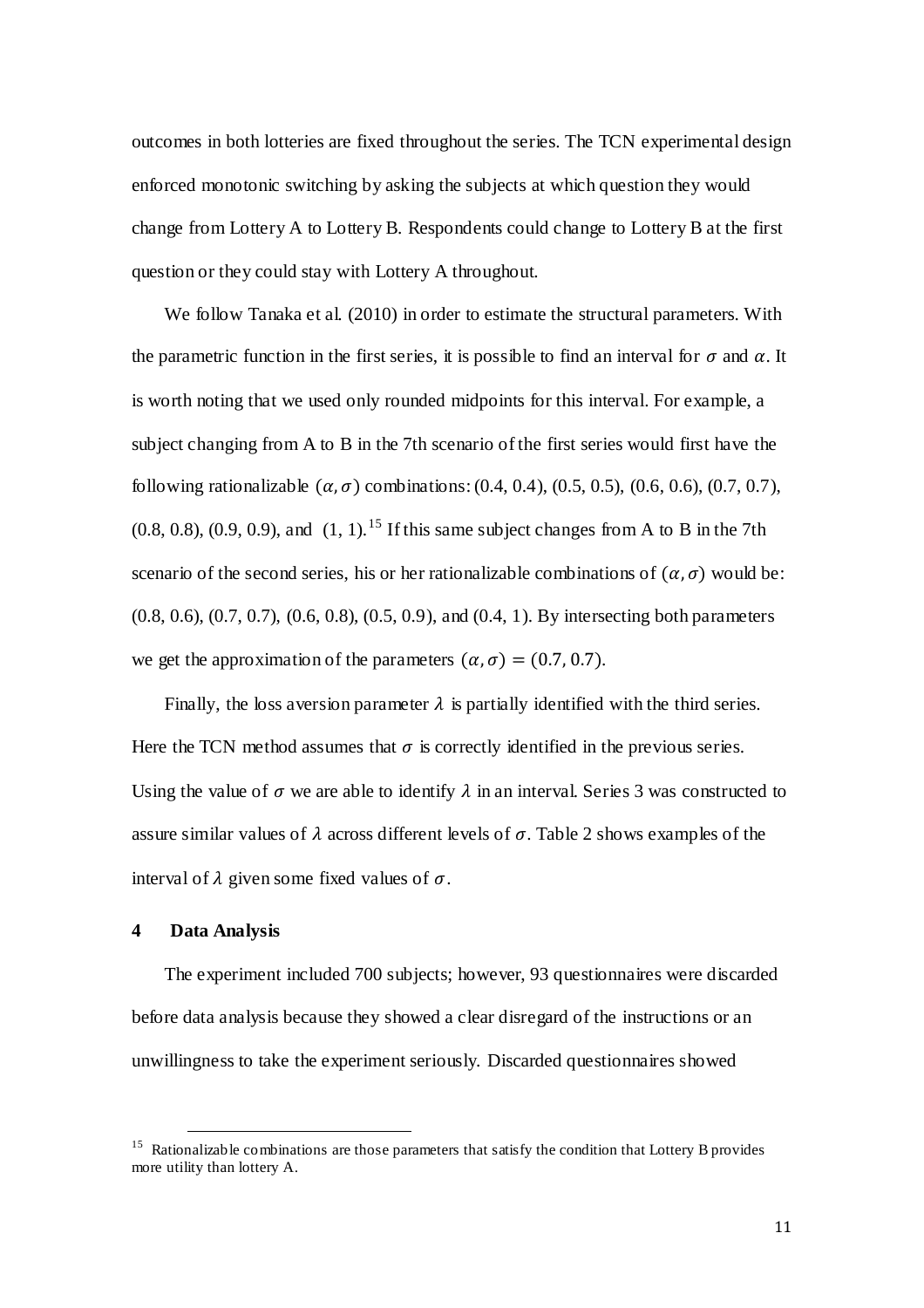inconsistencies in the sociodemographic questions or errors in the risk aversion section  $16$ 

Our final experimental data thus consists of 607 subjects, where 53 percent of the sample comes from the private university and the remainder from the public one; summary statistics are presented in Table 3, Column 1. The average values are reasonable for the subject population of Mexican college students. Fifty-five percent of the respondents are male and the average age is almost 21 years (in Mexico most students begin college at 18). Only 30 percent of our experimental sample had scholarships, and subjects worked an average of 4 hours per week (the mean here is low because most do not work at all). The average student is in the middle of his or her education (in Mexico it takes 4.5 years to graduate from college). The average parent (father or mother) has at least a high school diploma. We use the number of bedrooms and cars in the family household as proxy variables for family income: they have on average 3.5 rooms and 2 cars. After they graduate they expect to earn an average of \$14,535 Mexican pesos per month (approximately \$1,100 USD).

Working with emotions is complicated because it may be argued that subjects are not feeling the emotions when they respond. Nevertheless, some psychological literature argues against this criticism. Field studies on drama advertising, like Escalas and Stern (2003), find a high degree of emotional reaction in subjects reading fictional dramatic situations. They also show that the emotional response is sympathetic and empathic, in contrast with previous studies that found only an empathic reaction. Shu et al. (2011) also found a change in moral behavior when an ethics code is read before taking a test. As already mentioned, Feagin (1988) showed that real emotions can be

<sup>&</sup>lt;sup>16</sup> For example, subjects who marked multiple switching points where they were supposed to mark only one.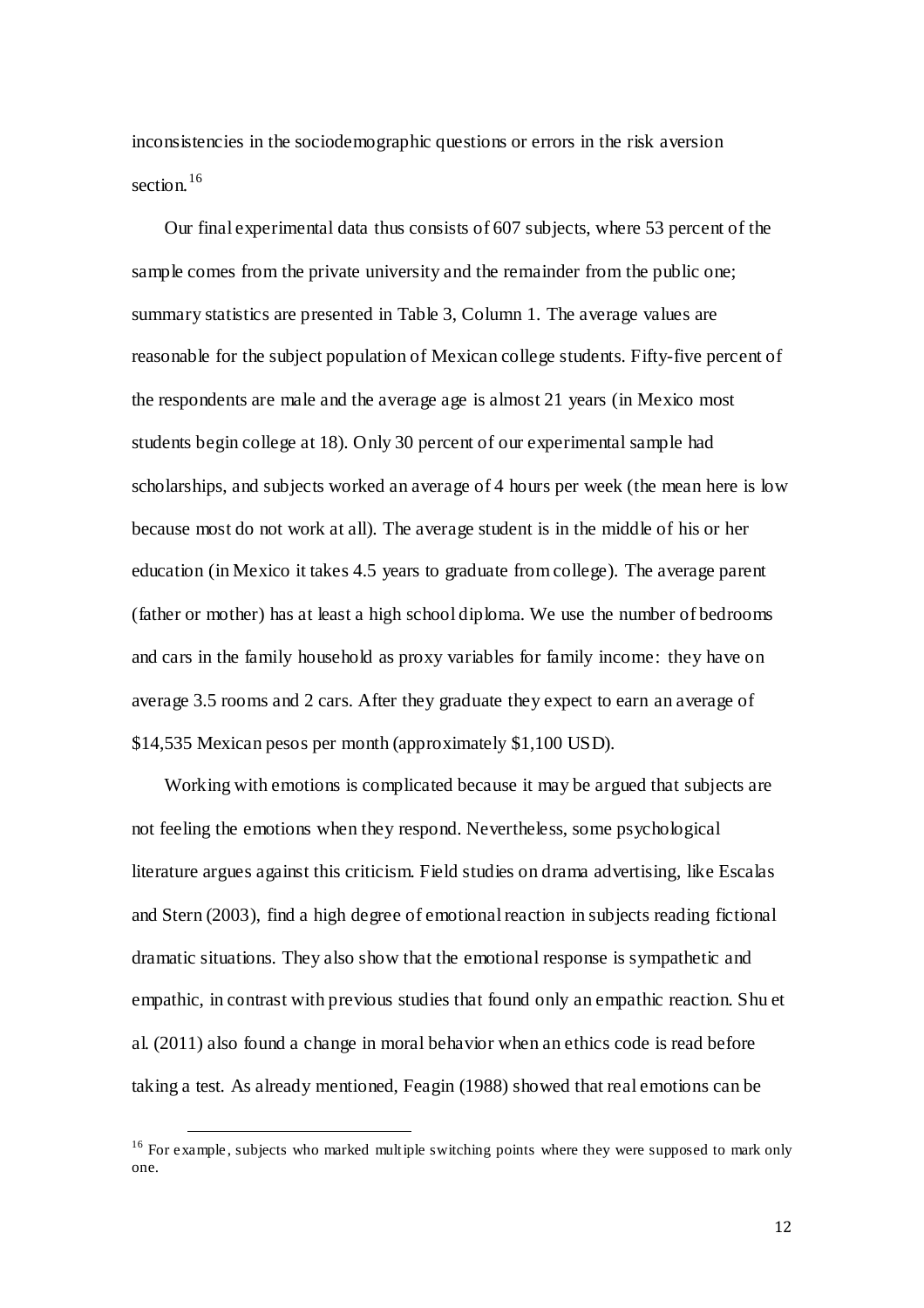produced from fictional situations. With these observations in mind, the remaining concern is the causality of the emotion with respect to risky attitudes. Addressing this issue, Table 3 contains the results of the randomization test on means of the emotional treatment. None of the differences are statistically significant. This means that the characteristics of subjects are random between treatment and control groups, so we can interpret the role of emotions on risk attitudes as causal.

### **5 Results**

In our sample the average elicited value for the curvature of the value function ( $\sigma$ ) is 0.471, which is reasonably close to the findings of  $\sigma$ =0.58 in Tanaka et al. (2010) and  $\sigma$ =0.48 in Liu (Forthcoming). If we assume that the EU axioms hold, the relative risk aversion coefficient  $\bm{r}$  is 0.53. A kernel distribution of the parameter is presented in Figure 1, which shows that the majority of the respondents are located around 0.5, a common result in the risk aversion literature. This result suggests that our experiment was implemented correctly, and that an experiment with uncompensated subjects does not affect the curvature of the value function.

In order to link the demographic and socioeconomic characteristics with the curvature of the CPT function, we conducted the following OLS regression:

$$
\sigma_i = \sum X_i \beta_i + \sum E_i \gamma_i + \epsilon_i \tag{4}
$$

where X denotes observable characteristics and  $E$  denotes emotions. Table 4 presents the results for four different models. The first column includes sociodemographic characteristics (No Treatment). The second column adds emotions referring to questions about violence (Moderate Treatment). The third column includes dummy variables of emotions reported in both questions (Either Treatment). In other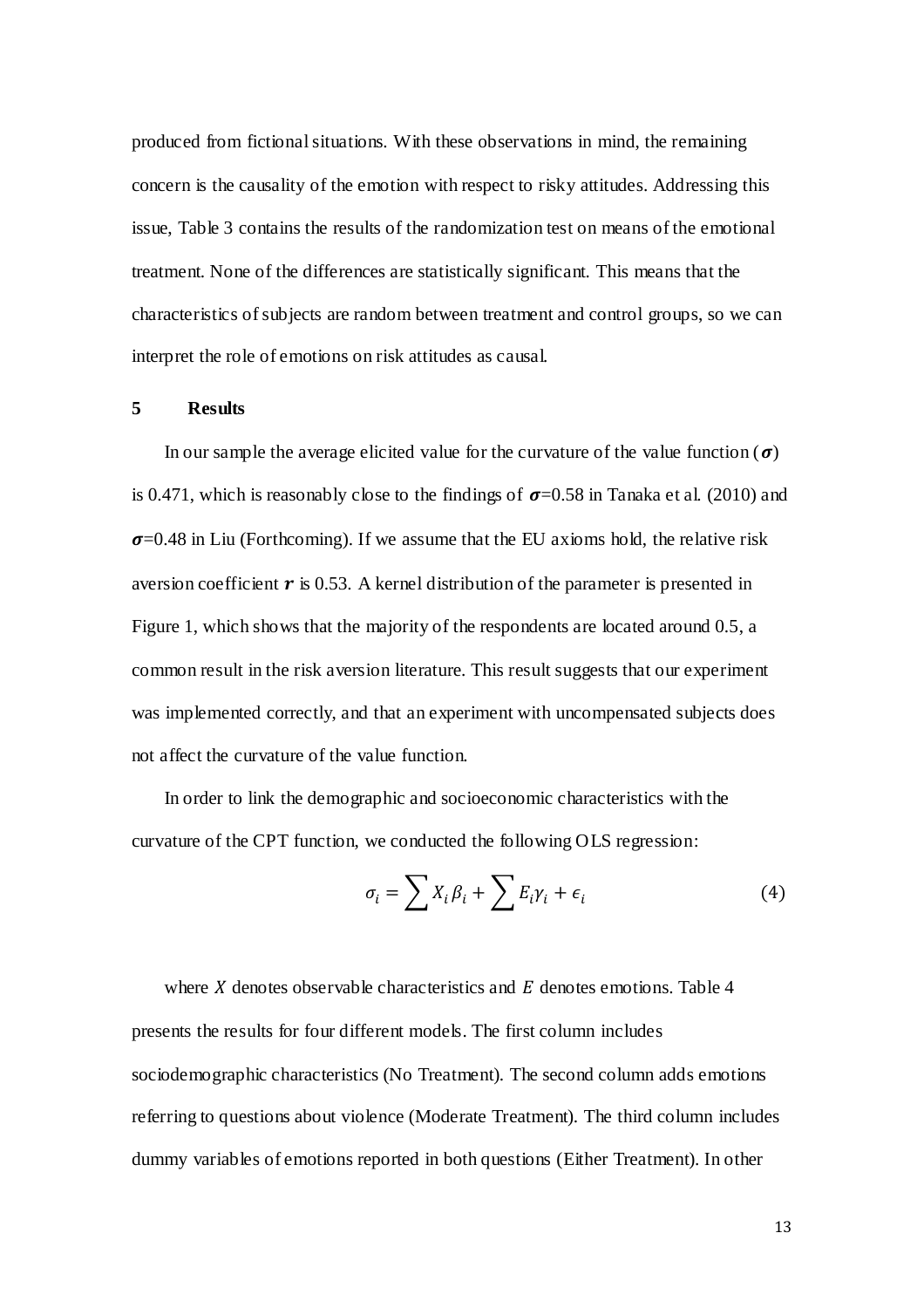words, the dummy variable of anger takes a value of 1 when an individual responds with the emotion of anger for either the violence or the youth unemployment question. The fourth column captures the intersection of both questions (Strong Treatment).<sup>17</sup>

The results show a positive impact of age over the value of sigma of the value function. The same effect occurs with years left until graduation. Both effects can be interpreted as a decrease in risk aversion (higher curvature) level in the gain domain, but they may also be interpreted as a decrease in risk willingness in the loss domain. These results are in agreement with the literature (Harrison and Rutström, 2008; Halek and Eisenhauer, 2001; Donkers et al., 2001). The common explanation for this phenomenon comes from the idea that older people are capable of taking more risks when there is an opportunity to win, but they also have experience that tells them it is better to lose a little when faced with the possibility of losing a lot.

Also consistent with previous literature (Hartog and Diaz-Serrano, 2007; Dohmen et al. 2010; Shaw, 1996), the level of curvature  $\sigma$  in the four models increases with the proxy variables for income (automobiles and rooms). In contrast to studies reporting gender differences in risk aversion (Croson and Gneezy, 2009; Eckel and Grossman, 2008), we do not find any significant gender effect. Nor do we find any relation of cognitive ability, as measured by GPA, to the curvature of the utility function.

Estimating the effect of emotions on the curvature of the utility function was one of the key goals of this study. Columns 2 to 4 show the main results. Among possible emotions, there is a statistically significant link between sadness and the curvature parameter  $\sigma$  (-0.077). On average, risk aversion over gains increases strongly when

<sup>&</sup>lt;sup>17</sup> We also conducted an OLS regression using just a dummy variable for treatment (equal to one when the individual received either framing). In any framing event or combination of events, there were no significant effects. This response is possibly due to the fact that emotional reactions may have opposite effects: sad people may be less risk averse but angry ones may be more risk loving.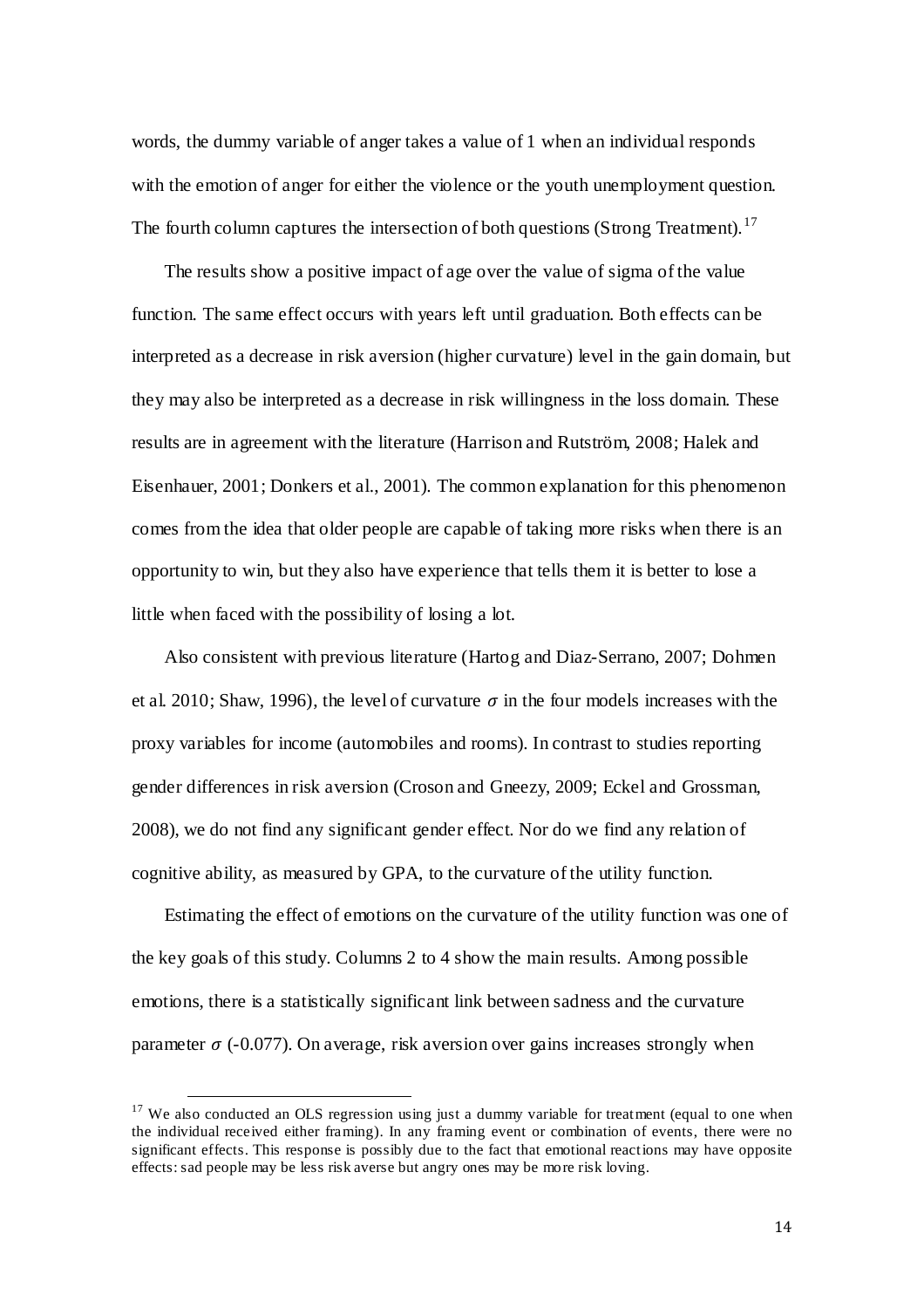people are sad. As a consequence, public policy relying on credit incentives or risky business opportunities may not have the desired effect if the average feeling in the population is consistent with depression. Our result also implies that sad people will take more risk when trying to avoid a certain loss. Numerous situations in real life cause sadness: natural disasters, unemployment, economic crises. Our results imply that these events may affect real outcomes through the channel of emotions. As aforementioned, fear has been associated with risk aversion in the literature, however we do not find a significant result (see Lerner et al. 2003). One possible explanation might be that our treatments did not induce the levels of fear required to affect the behavior under uncertainty. In the study of Lerner et al. (2003), the fear emotion was induced by recalling the September 11th terrorist attacks. This event was common knowledge for almost every American citizen. In contrast, in our study we only use students that reside in Mexico City where no drug war occurs. Although the students report to have fear about the situation, their security is not directly in danger. Hence, a possible explanation for not finding an effect of fear on risk is that students were not induced with the required level fear to change behavior.<sup>18</sup>

In our sample, the average loss aversion parameter  $\lambda$  is 2.29, which is close to that elicited in Tanaka et al. (2010), 2.63, but closer to the finding of Tversky and Kahneman (1992), 2.25. Figure 2 presents a kernel distribution of the lower limit of  $\lambda$ . It shows that agents have a loss aversion coefficient around 2.5, which then starts descending. The hypothesis of Kahneman and Tversky (1979), that people feel twice as strongly about losing something than winning it, thus seems appropriate for our sample.

 $18$  In fact the study of Stemmler et al. (2001) reveals that imaginative fear does not exhibit the same physical reactions than real fear. In contrast, there is no physical diference between real and imaginative anger.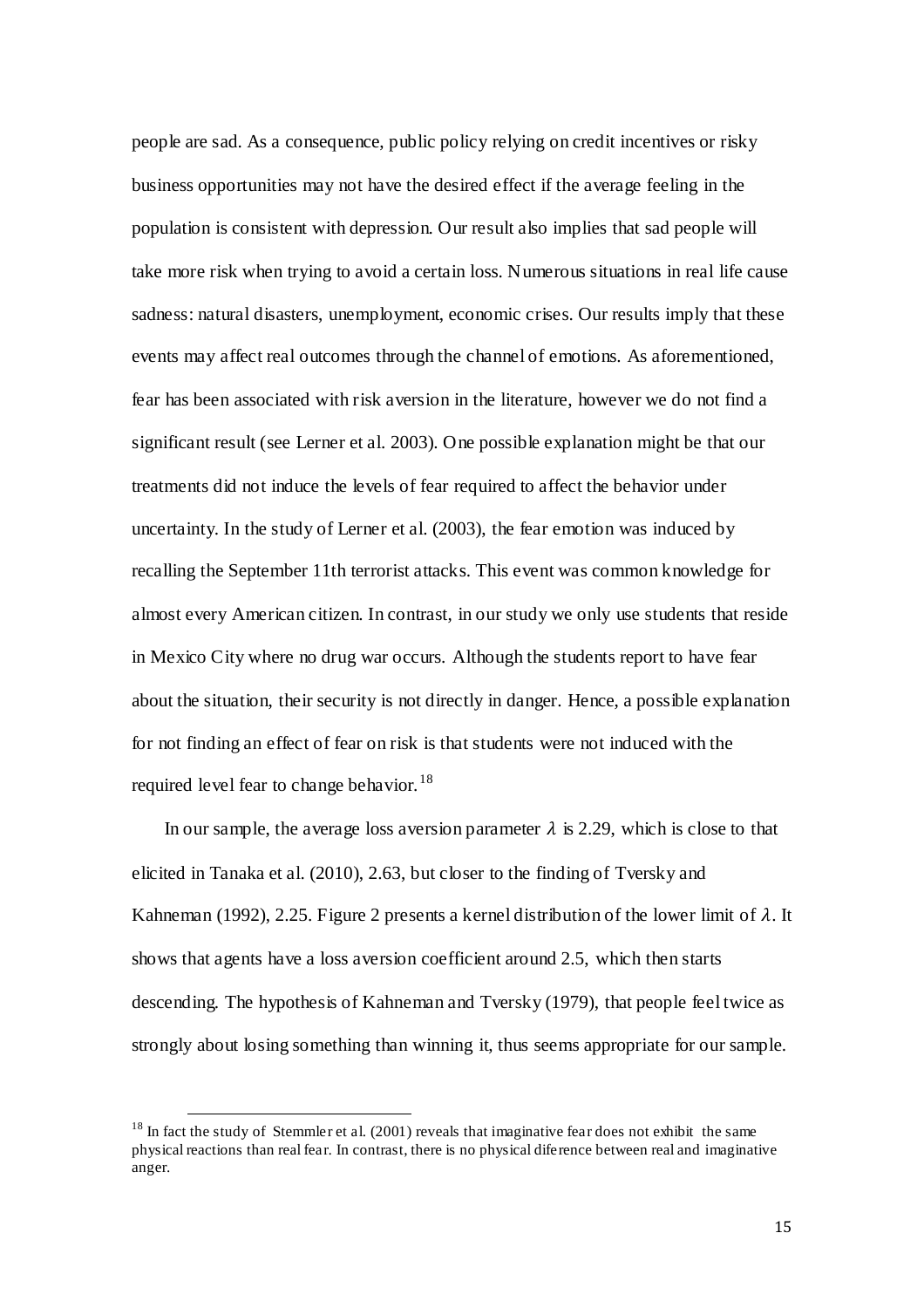To estimate the relation between the characteristics and the loss aversion coefficient, it is necessary to use a maximum likelihood interval regression. Again, we present the same four models of Equation (4), each one corresponding to different emotional treatments (or none):<sup>19</sup>

$$
\lambda_i = \sum X_i \beta_i + \sum E_i \gamma_i + \epsilon_i \tag{5}
$$

Table 5 shows the main results. In contrast to the results in Table 4, the loss aversion parameter is not correlated with demographic characteristics. Tanaka et al. (2010) also find no strong correlations on this parameter. However, we find a significant effect of being a student in a private university on the loss aversion parameter: if the individual attends a private university, the average degree of loss aversion increases by 1.25. This result implies that students from private universities suffer more from a loss, relative to a gain, than those studying at a public institution. Although we cannot disentangle the reasons for the effect, we believe it may be due to differences in selfconfidence of students across university types. The fact that newspapers, for example, generally rank students from private universities above public ones in terms of employability (*Reforma*, 2012) should reinforce self-confidence in students of private universities. Consistent with this hypothesis, Ahn (2010) finds that loss aversion increases with self-confidence in a repeated laboratory experiment.<sup>20</sup>

With respect to wealth, we find that an increase in our proxy variable for income decreases the level of loss aversion, although the effect is significant only at the 10% level. Tanaka et al. (2010) find a similar result and argue that wealthier villages tend to invest more, given the fact that they are less loss averse. This suggests that poor people

<sup>&</sup>lt;sup>19</sup> Again, we find no evidence of a significant change in  $\lambda$  just for receiving the treatment.

 $^{20}$  In other words, we expect that students from private universities suffer more from the endowment effect (Amir et al., 2008; Hossain and List, 2009; Kahneman et al., 1990)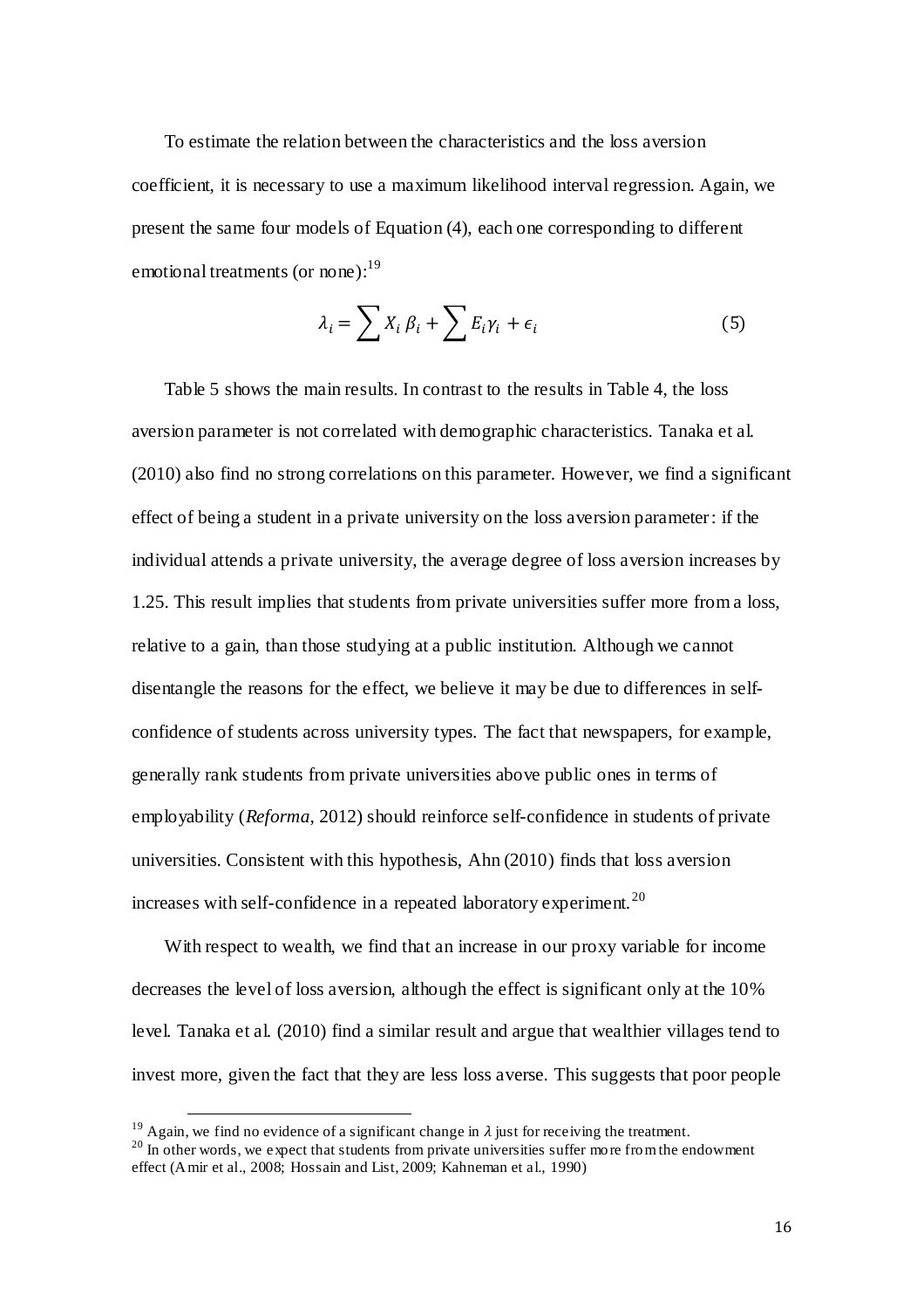would be reluctant to attempt risky business opportunities and would dislike losing, so a greater compensation for losses in terms of utility is needed to encourage poorer people to take those risks. This is an important implication for public policy.

Columns 2 to 4 in Table 5 show the role of emotions on the loss aversion parameter. In the strong emotional treatment (which is in fact the most accurate, given the fact that individuals report the same emotion in both questions), anger reduces the degree of loss aversion by 1.101. In percentage terms, other factors being equal, anger reduces loss aversion by an average of 52 percent (the mean value of loss aversion is 2.3). This implies that angry individuals are less sensitive to losses and suffer less from the endowment effect (such people would not hold their bonds too long when prices fall).

Finally, in our sample the average value of Prelec's weighting parameter  $\alpha$  is 0.713, extremely close to the findings in Tanaka et al. (2010) (the average weighting function is shown in Figure 3). It is clear that individuals overestimate probabilities under 0.4 (overestimating even more as probabilities approach zero), but start to underestimate them above that level (underestimating more around 0.8). The kernel distribution of  $\alpha$  is presented in Figure 4, where it clearly shows a great accumulation around 0.7 and diminishes on both sides.

We conduct the same regression analysis on  $\alpha$  but do not find any significant effect.<sup>21</sup> Figure 5 presents the average value function (Equation 3) and the main results of the study in terms of emotions. On average, the function shows concavity on the gain domain and convexity on the loss domain. It also shows a steeper slope over the loss

 $21$  Results are available upon request.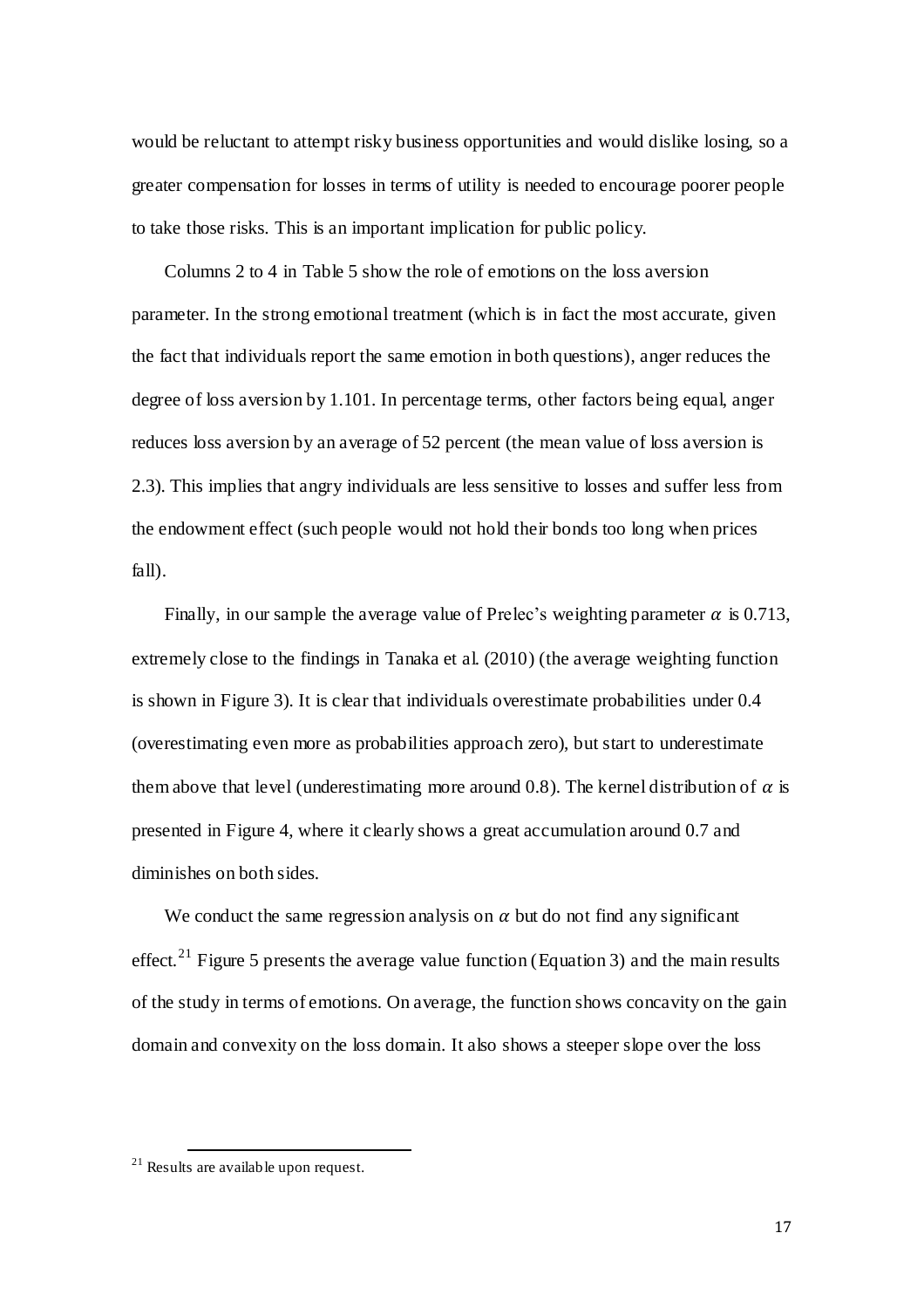domain than the gain domain, as in the seminal contribution by Tversky and Kahneman (1992).

Panel A of Figure 5 shows that sadness causes less risk aversion in the gain domain and more risk willingness in the loss domain. Panel B shows that anger decreases loss aversion, with the loss domain almost a mirror image of the gain domain. Indeed, anger has a larger impact on the loss domain than sadness: anger decreases loss aversion by close to 50 percent.

#### **6 Discussion and Concluding Remarks**

We conducted a controlled experiment using students in two universities as uncompensated subjects to elicit the parameters of the value and weighting function of Cumulative Prospect Theory. On average, we find  $(\sigma, \lambda, \alpha) = (0.471, 2.29, 0.713)$ , implying that people in our experiment are risk averse on gains and risk loving on losses, that they suffer from loss aversion, and that they did not use true probabilities at the time of evaluation. Although our study subjects were uncompensated, these parameters are very close to the findings of Tversky and Kahneman (1992), Liu (Forthcoming), and Tanaka et al. (2010), which is consistent with the compensated and uncompensated experiments in Holt and Laury (2002).

We also analyze the relationship between the structural parameters and sociodemographic characteristics. For the curvature function, we find evidence that older and wealthier people are less averse in the gain domain but lean toward less risk taking in the loss domain. We find that being a student in a private university increases loss aversion, and our proxy for income shows that increased income reduces loss aversion. Finally, the weighting probability function does not vary with sociodemographic characteristics.

18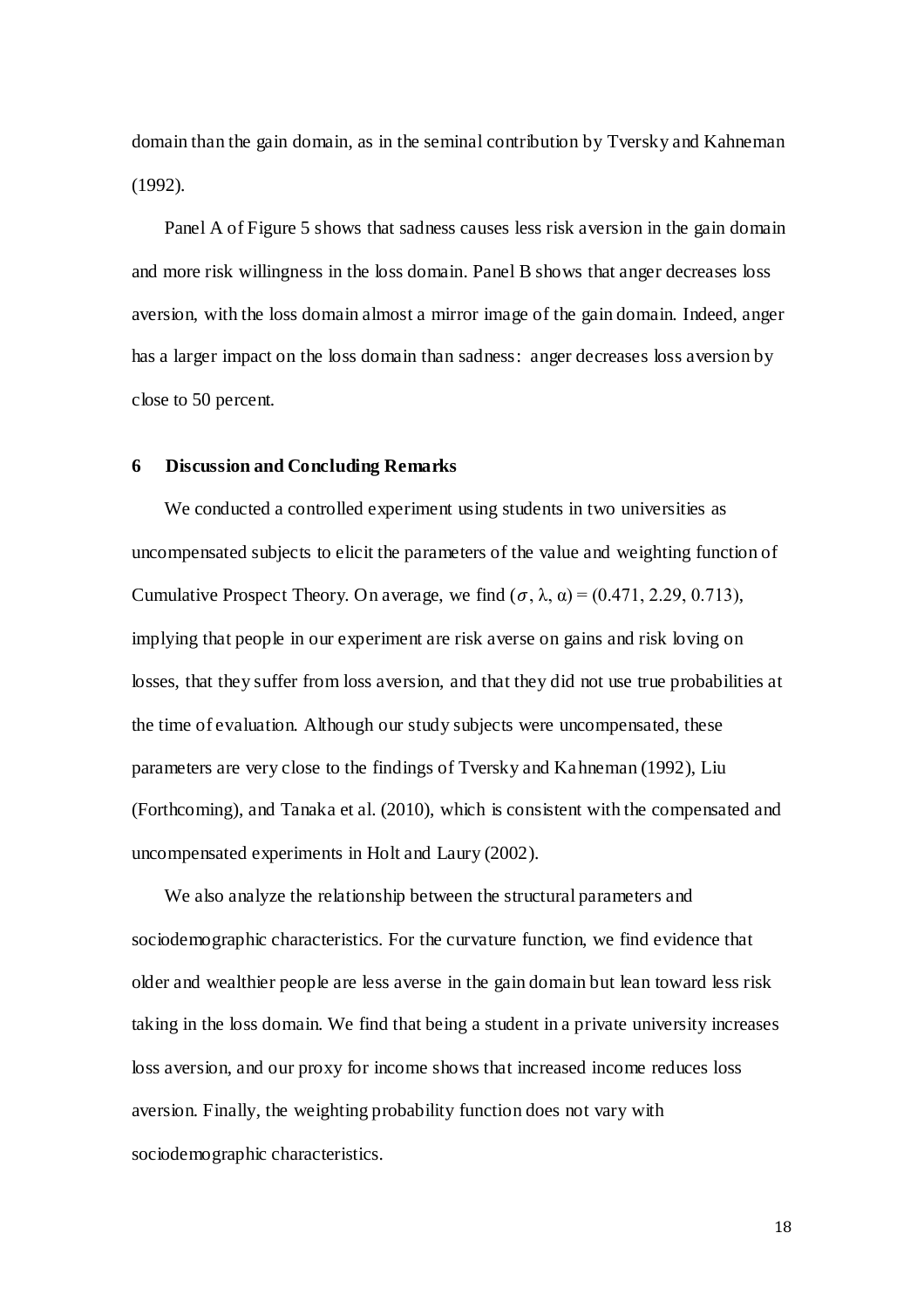An important contribution of this paper relates to estimation of the impact of emotions on the structural parameters in Cumulative Prospect Theory. In our controlled experiment, one-third of the subjects received a questionnaire that asked how they felt about the rising rate of violence and deaths in Mexico. Another third received in addition a question about their feelings regarding youth unemployment. The final third was a control group that did not receive any questions about violence or unemployment.

Consistent with Lerner et al. (2003), we find that risk aversion is related to emotional state. In particular, we find that sad people are more risk averse in the gain domain. We also find that angry people are less loss averse than non-angry people. In fact, on average, anger reduces loss aversion by half. This could be a sympathetic reaction, or it could be that anger fuels the strength to quickly forget a loss. Further research in neuroeconomics is needed in order to gain a deeper understanding of this mechanism.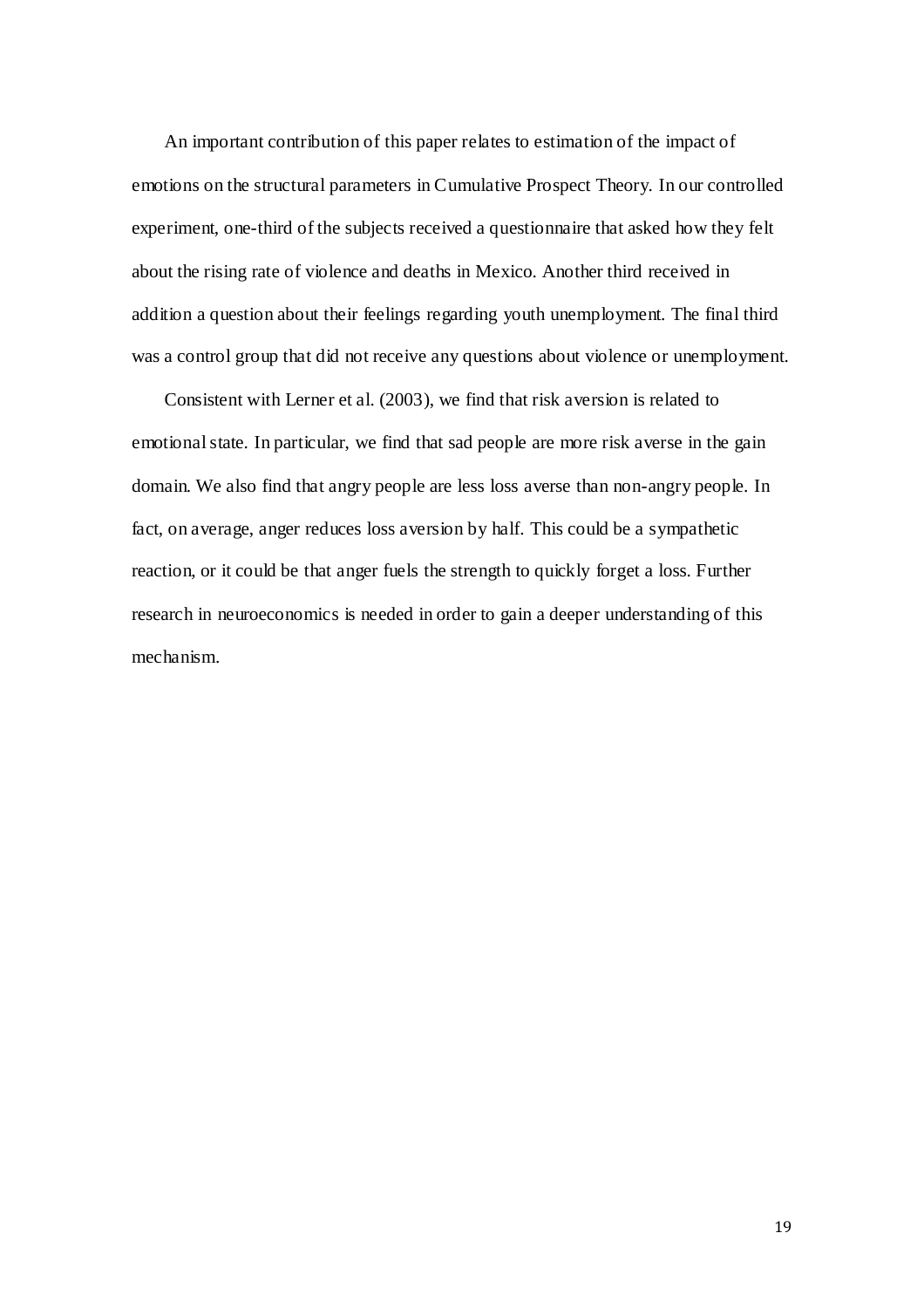References

Abdellaoui, M. (2000). "Parameter-Free Elicitation of Utilities and Probability Weighting Functions." *Management Science* 46(11): 1497-1512.

Abdellaoui, M., Vossmann, F. & Weber, M. (2005). "Choice-Based Elicitation and Decomposition of Decision Weights for Gains and Losses under Uncertainty."

*Management Science* 51(9): 1384–1399.

- Abdellaoui, M., Bleichrodt, H. & L'Haridon, O. (2008). "A Tractable Method to Measure Utility and Loss Aversion under Prospect Theory." *Journal of Risk and Uncertainty*, 36(3): 245-266.
- Ahn, H. (2010). "Modeling and Analysis of Affective Influences on Human Experience, Prediction, Decision Making, and Behavior." Ph.D. diss. Massachusetts Institute of Technology.
- Amir, O., Ariely, D. & Carmon, Z. (2008). "The Dissociation between Monetary Assessment and Predicted Utility." *Marketing Science*, 27(6): 1055-1064.
- Andersen, S., Harrison, G.W. & Rutström, E.E. (2006). "Dynamic Choice Behaviour: Asset Integration and Natural Reference Points," Department of Economics, College of Business Administration, University of Central Florida. Working Paper 06-07, http://www.bus.ucf.edu/wp/content/archives/06-07Glenn.pdf.
- Croson, R., & Gneezy, U. (2009). "Gender Differences in Preferences." *Journal of Economic Literature*, 47(2): 1-27.
- De Long, J. B., Shleifer, A., Summers, L.H. & Waldmann, R.J. (1991). "The Survival of Noise Traders in Financial Markets." *Journal of Business*, 64(1): 1-19.
- DellaVigna, S. (2009). "Psychology and Economics: Evidence from the Field. " *Journal of Economic Literature*, 47(2): 315-372.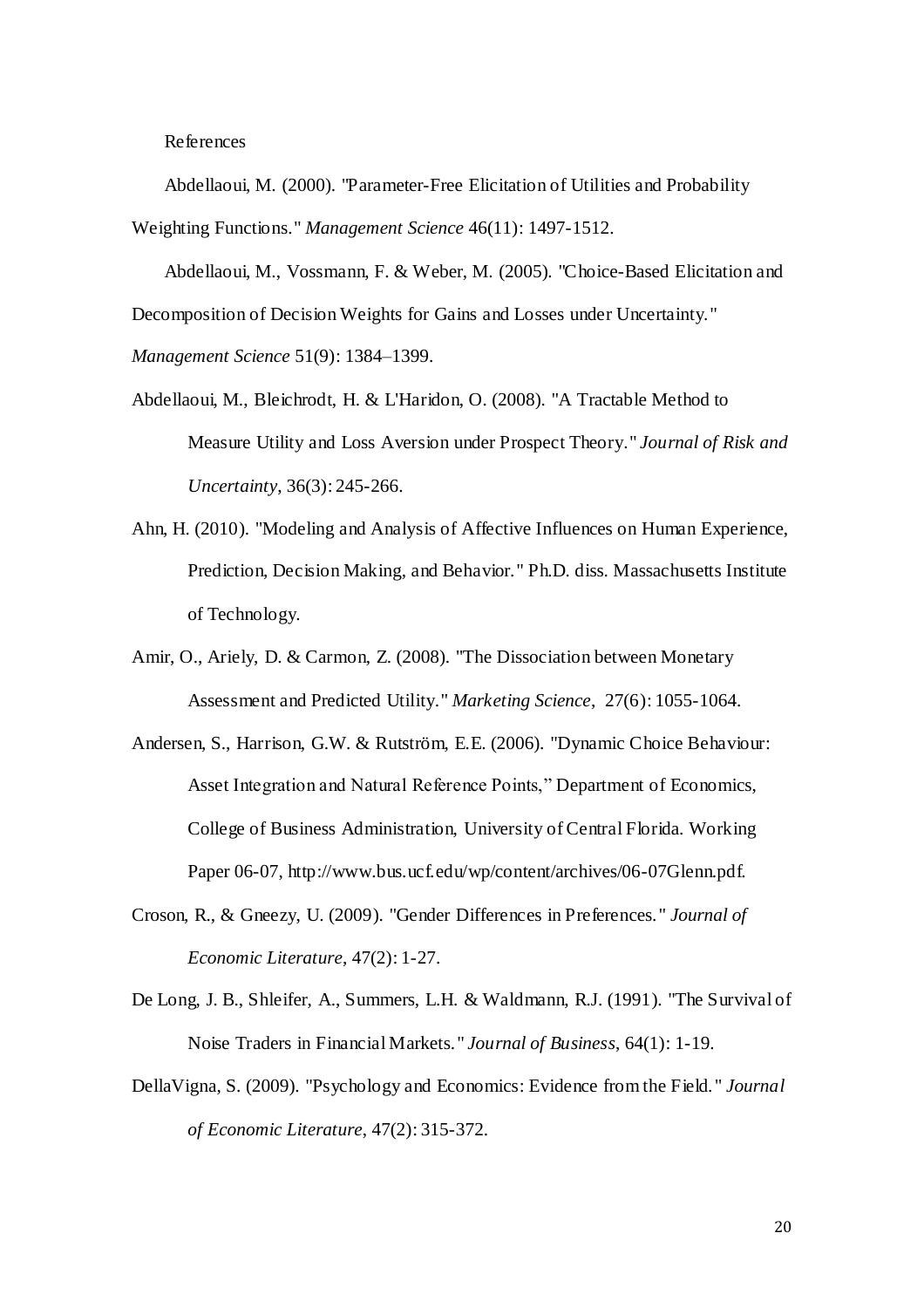- Dohmen, T., Falk, A., Huffman, D., & Sunde, U. (2010). "Are Risk Aversion and Impatience Related to Cognitive Ability?" *American Economic Review*, 100(3): 1238-60.
- Donkers, B. (2001). "Estimating Risk Attitudes Using Lotteries: A Large Sample Approach." *Journal of Risk and Uncertainty*, 22(2): 165-195.
- Eckel, C.C., & Grossman, P.J. (2008). "Men, Women and Risk Aversion: Experimental Evidence." In *Handbook of Experimental Economics Results*, eds. C.R. Plott and V.L. Smith, Vol. 1, Ch. 113, 1061-73. Amsterdam, N.Y.: North Holland.
- Escalas, J. E., & Stern, B.B. (2003). "Sympathy and Empathy: Emotional Responses to Advertising Dramas." *Journal of Consumer Research*, 29(4): 566-578.
- Feagin, S. L. (1988). "Imagining Emotions and Appreciating Fiction."*Canadian Journal of Philosophy*, 18(3): 485-500.
- Fehr–Duda, H., de Gennaro, M., & Schubert, R. (2006). "Gender, Financial Risk, and Probability Weights." *Theory and Decision,* 60(2): 283–313.
- Gonzalez, R. & Wu, G. (1999). "On the Form of the Probability Weighting Function." *Cognitive Psychology,* 38: 129-1666
- Halek, M., & Eisenhauer, J.G. (2001). "Demography of Risk Aversion." *Journal of Risk and Insurance*, 68(1): 1-24.
- Harrison, G. W., & Rutström, E. (2008). "Risk Aversion in the Laboratory. Risk Aversion in Experiments." In *Research in Experimental Economics,* eds. J.J. Cox and G.W. Harrison, Vol. 12, 41-196. New York: JAI Press.
- Hartog, J., & Diaz-Serrano, L. (2007). "Earnings Risk and Demand for Higher Education: A Cross-Section Test for Spain*.*" *Journal of Applied Economics*, 10(1): 1-28.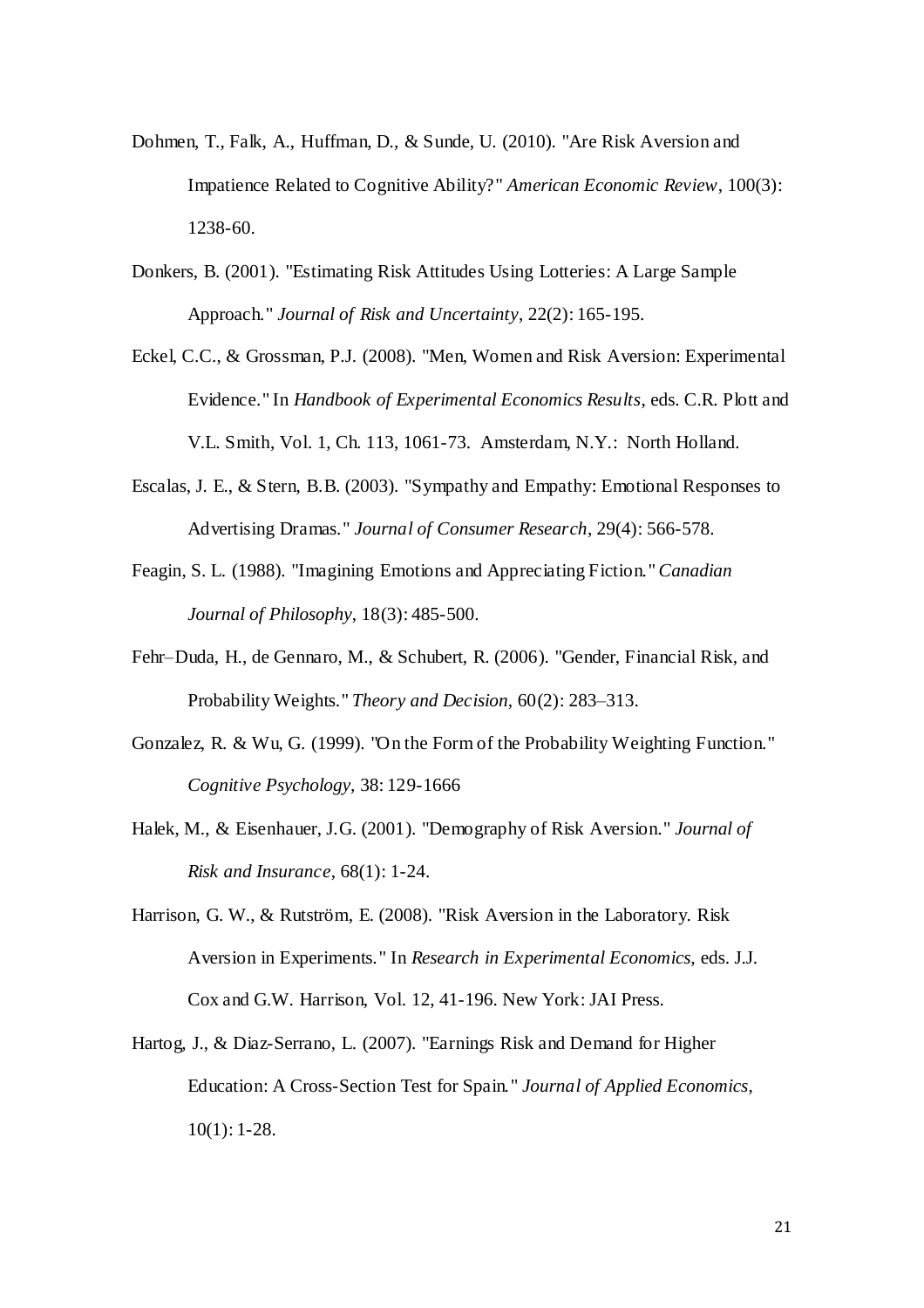- Holt, C. A., & Laury, S.K. (2002). "Risk Aversion and Incentive Effects." *American Economic Review*, 92(5): 44-55.
- Hossain, T., & List, J.A. (2009). "The Behavioralist Visits the Factory: Increasing Productivity Using Simple Framing Manipulations." National Bureau of Economic Research Working Paper No. 15623. http://www.nber.org/papers/w15623
- Kahneman, D., & Tversky, A. (1979). "Prospect Theory: An Analysis of Decision under Risk." *Econometrica*, 47(2): 263-292.
- Kahneman, D., Knetsch, J.L. & Thaler, R.H. (1990). "Experimental Tests of the Endowment Effect and the Coase Theorem." *Journal of Political Economy*, 98(6): 1325–1348.
- Lerner, J. S., & Keltner, D. (2000). "Beyond Valence: Toward a Model of Emotion Specific Influences on Judgment and Choice" *Cognition and Emotion,* 14(4): 473-493
- Lerner, J., & Keltner, D. (2001). "Fear, Anger and Risk." *Journal of Personality and Social Psychology,* 81(1), 146-159
- Lerner, J. S., Gonzalez, R.M., Small, D.A. & Fischhoff, B. (2003). "Effects of Fear and Anger on Perceived Risks of Terrorism: A National Field Experiment*.*" *Psychological Science*, 14(2): 144-150.
- List, J.A. (2004). "Neoclassical Theory versus Prospect Theory: Evidence from the Marketplace." *Econometrica*, 72(2): 615-625.
- Liu, E. (Forthcoming). "Time to Change What to Sow: Risk Preferences and Technology Adoption Decisions of Cotton Farmers in China. " *Review of Economics and Statistics*.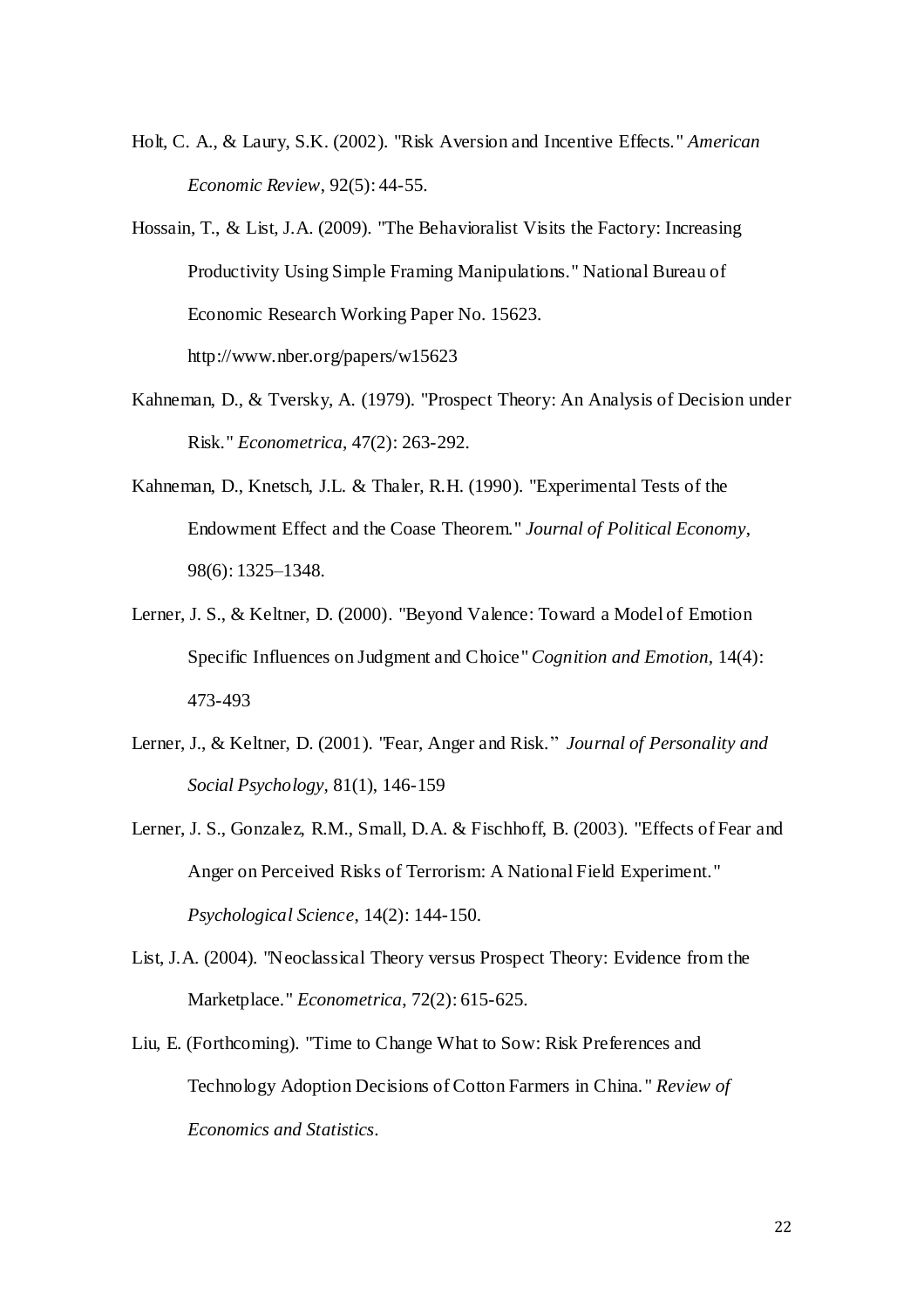- Prelec, D. (1998). "The Probability Weighting Function." *Econometrica*, 66(3): 342- 379.
- *Reforma*. (2012). "Ranking de las Mejores Universidades 2012." March 25.
- Shaw, K. L. (1996). "An Empirical Analysis of Risk Aversion and Income Growth. " *Journal of Labor Economics*, 14(4): 626-653.
- Shu, L., Gino, F. & Bazerman, M.H. (2011). "Dishonest Deed, Clear Conscience: When Cheating Leads to Moral Disengagement and Motivated Forgetting. " *Personality and Social Psychology Bulletin*, 37(3): 330-349.
- Smith, T. (2009). "Reconciling Psychology with Economics: Obesity, Behavioral Biology, and Rational Overeating." *Journal of Bioeconomics*, 11: 249-282.
- Stemmler, G., Heldmann, M., Pauls, C. A. & Scherer, T. (2001). "Constraints for Emotion Specificity in Fear and Anger: The Context Counts" *Journal of Psychophysiology*, 38(2): 275-291
- Tanaka, T., Camerer, C.F. & Nguyen, Q. (2010). "Risk and Time Preferences: Linking Experimental and Household Survey Data from Vietnam. " *American Economic Review*, 100(1): 557-571.
- Tu, Q. (2005). "Empirical Analysis of Time Preferences and Risk Aversion", *PhD Thesis* 142, Tilburg University.
- Turvey, C. G., Onyango, B., Cuite, C. & Hallman, W. K. (2010). "Risk, Fear, Bird Flu and Terrorist: A Study of Risk Perceptions and Economics". *The Journal of Socio-Economics,* 39(1): 1-10
- Tversky, A., & Kahneman, D. (1992). "Advances in Prospect Theory: Cumulative Representation of Uncertainty." *Journal of Risk and Uncertainty*, 5(4): 297-323.
- Wu, G. & Gonzalez, R. (1996). "Curvature of the Probability Weighting Function."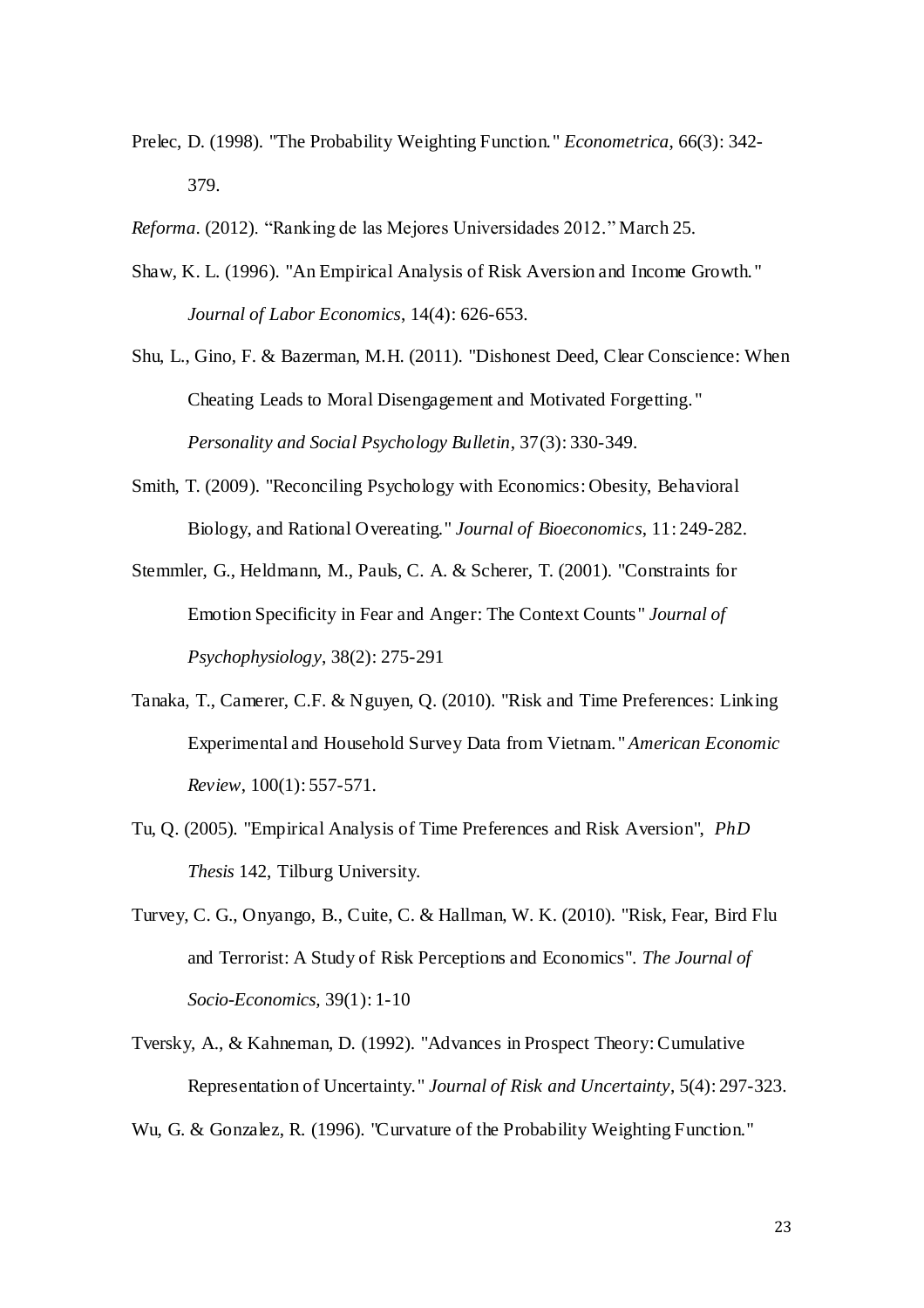*Management Science,* 42(12): 1676–1690.

Yesuf, M., & Bluffstone, R.A. (2009). "Poverty, Risk Aversion, and Path Dependence in Low-Income Countries: Experimental Evidence from Ethiopia. " *American Journal of Agricultural Economics*, 91(4): 1022-1037.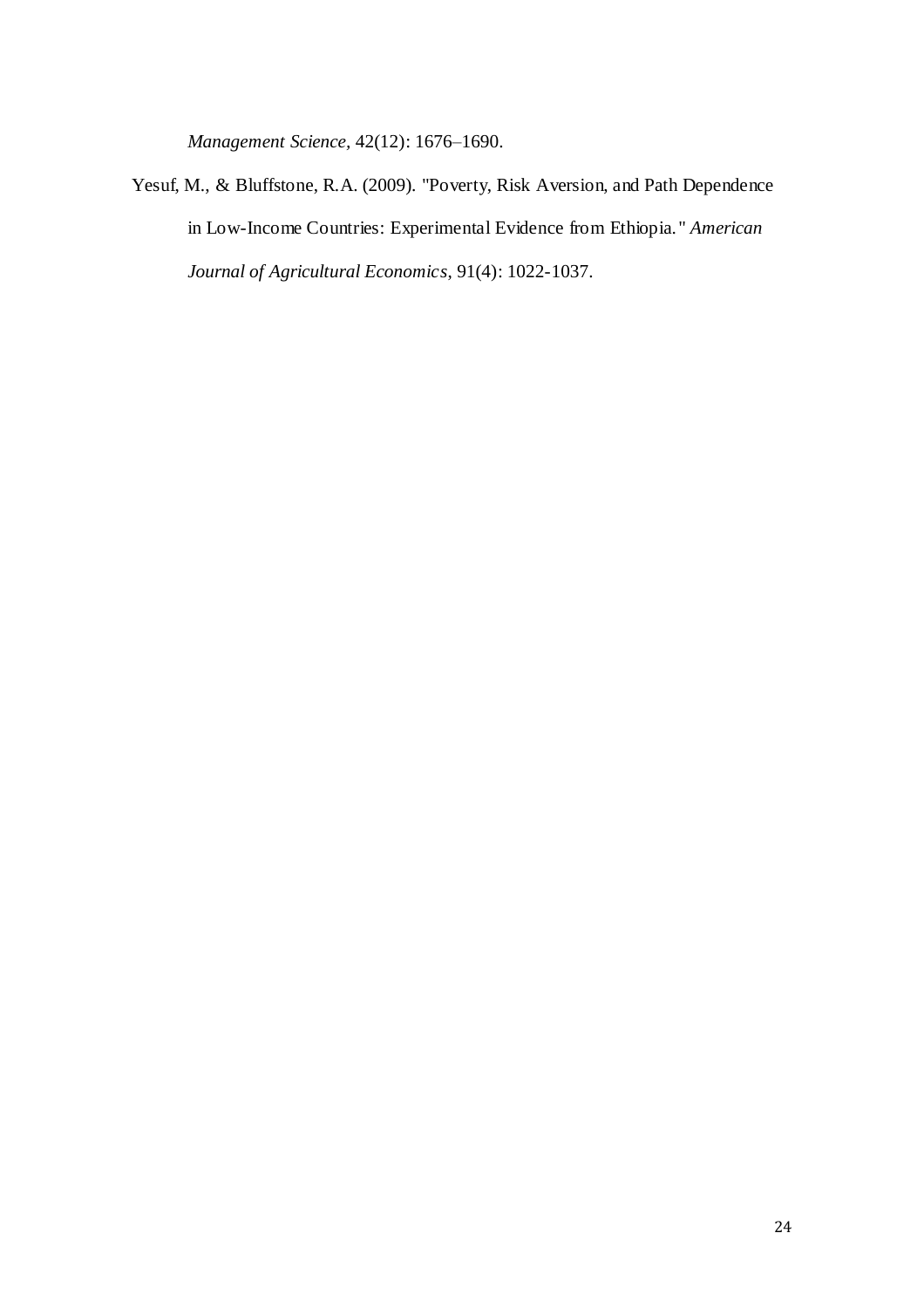| Option A       |            | <b>Option B</b> |               | Expected payoff difference (A-B) |
|----------------|------------|-----------------|---------------|----------------------------------|
| Series 1       |            |                 |               |                                  |
| $P = 3/10$     | $P = 7/10$ | $P = 1/10$      | $P = 9/10$    |                                  |
| 40             | $10\,$     | 68              | 5             | 7.7                              |
| 40             | $10\,$     | 75              | $\mathfrak s$ | 7.0                              |
| 40             | $10\,$     | 83              | 5             | 6.0                              |
| 40             | $10\,$     | 93              | 5             | 5.2                              |
| 40             | $10\,$     | 106             | 5             | 3.9                              |
| 40             | $10\,$     | 125             | 5             | 2.0                              |
| 40             | $10\,$     | 150             | 5             | $-0.5$                           |
| 40             | 10         | 185             | 5             | $-4.0$                           |
| 40             | $10\,$     | 220             | 5             | $-7.5$                           |
| 40             | $10\,$     | 300             | 5             | $-15.5$                          |
| 40             | $10\,$     | 400             | 5             | $-25.5$                          |
| 40             | $10\,$     | 600             | 5             | $-45.5$                          |
| 40             | $10\,$     | 1000            | 5             | $-85.5$                          |
| 40             | $10\,$     | 1700            | 5             | $-155.5$                         |
| Series 2       |            |                 |               |                                  |
| $P = 9/10$     | $P = 1/10$ | $P = 7/10$      | $P = 3/10$    |                                  |
| 40             | $30\,$     | 54              | $\sqrt{5}$    | $-0.3$                           |
| 40             | 30         | 56              | 5             | $-1.7$                           |
| 40             | 30         | 58              | 5             | $-3.1$                           |
| 40             | 30         | $60\,$          | $\mathfrak s$ | $-4.5$                           |
| 40             | 30         | 62              | 5             | $-5.9$                           |
| 40             | 30         | 65              | 5             | $-8.0$                           |
| 40             | 30         | 68              | 5             | $-10$                            |
| 40             | 30         | $72\,$          | 5             | $-12.9$                          |
| 40             | 30         | 77              | 5             | $-16.4$                          |
| 40             | 30         | 83              | 5             | $-20.6$                          |
| 40             | 30         | 90              | 5             | $-25.5$                          |
| 40             | $30\,$     | 100             | 5             | $-32.5$                          |
| 40             | 30         | 111             | 5             | $-39.5$                          |
| 40             | 30         | 130             | 5             | $-53.5$                          |
| Series 3       |            |                 |               |                                  |
| $P = 1/2$      | $P = 1/2$  | $P = 1/2$       | $P = 1/2$     |                                  |
| 25             | $-4$       | $30\,$          | $-21$         | 6.0                              |
| $\overline{4}$ | $-4$       | $30\,$          | $-21$         | $-4.5$                           |
| $\mathbf{1}$   | $-4$       | 30              | $-21$         | $-6.0$                           |
| $\,1$          | $-4$       | $30\,$          | $-16$         | $-8.5$                           |
| $\mathbf{1}$   | $-8$       | 30              | $-16$         | $-10.5$                          |
| $\,1$          | $-8$       | $30\,$          | $-14$         | $-11.5$                          |
| $\mathbf{1}$   | $-8$       | 30              | $-11$         | $-13.0$                          |

**Table 1**: Three Series of Pairwise Lottery Choices (in Mexican pesos)

**Note:** This table is the same as Table 4 in Tanaka et al. (2010).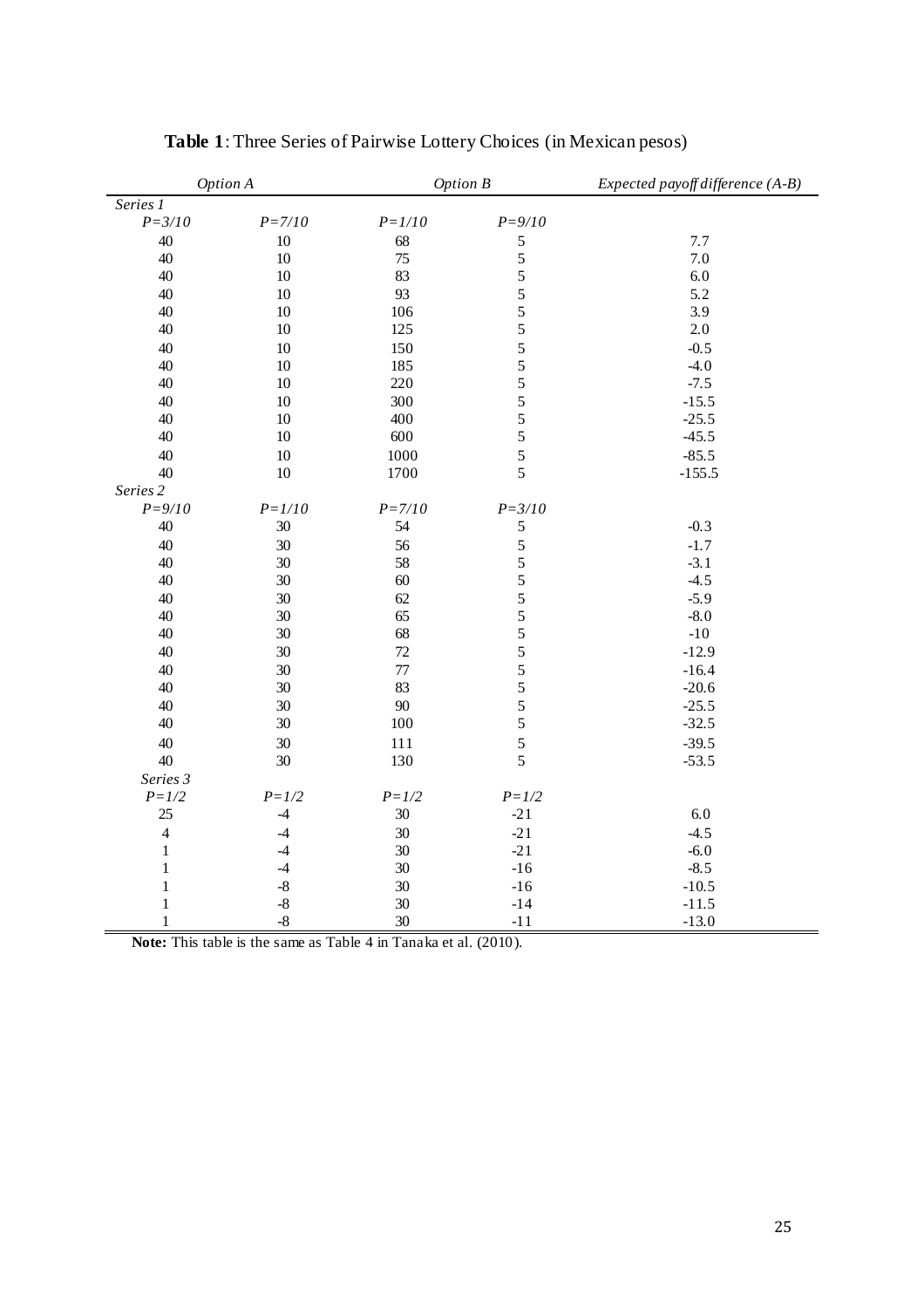| Switching       | $\sigma = 0.1$              | $\sigma = 0.5$            | $\sigma = 1.5$            |
|-----------------|-----------------------------|---------------------------|---------------------------|
| <i>Scenario</i> |                             |                           |                           |
| $\theta$        | $\lambda$ < 0.123           | $\lambda$ < 0.184         | $\lambda$ < 0.445         |
|                 | $0.123 < \lambda < 1.237$   | $0.184 < \lambda < 1.346$ | $0.445 < \lambda < 1.771$ |
| 2               | $1.237 < \lambda < 1.955$   | $1.346 < \lambda < 1.733$ | $1.771 < \lambda < 1.85$  |
| 3               | $1.955 < \lambda < 2.371$   | $1.733 < \lambda < 2.384$ | $1.85 < \lambda < 2.91$   |
| 4               | $2.371 < \lambda < 4.584$   | $2.384 < \lambda < 3.281$ | $2.91 < \lambda < 3.947$  |
| 5               | $4.584 < \lambda < 5.717$   | $3.281 < \lambda < 4.9$   | $3.947 < \lambda < 5.49$  |
| 6               | $5.717 < \lambda < 10.1693$ | $4.9 < \lambda < 9.17$    | $5.49 < \lambda < 11.787$ |
|                 | $10.1693 < \lambda$         | $9.17 < \lambda$          | 11.7872 $< \lambda$       |

## **Table 2:** Lambda Identification Given Sigma

**Note:** This table corresponds to Table 5 in Tanaka et al. (2010).

## **Table 3:** Randomization Test on Means of Emotions

| Variables               | All     | Control | <b>Emotional Treatment</b> | <b>Difference</b> |
|-------------------------|---------|---------|----------------------------|-------------------|
|                         | $[1]$   | $[2]$   | $[3]$                      | $[4]$             |
| Male                    | 0.55    | 0.53    | .54                        | $-0.009$          |
|                         | (0.000) | (0.034) | (0.024)                    | (0.043)           |
| Years before graduating | 2.34    | 2.39    | 2.30                       | 0.09              |
|                         | (0.001) | (0.088) | (0.060)                    | (0.107)           |
| Age                     | 20.84   | 20.77   | 20.86                      | $-0.09$           |
|                         | (0.002) | (0.162) | (0.104)                    | (0.192)           |
| Last semester's GPA     | 84.64   | 85.00   | 84.46                      | 0.53              |
|                         | (0.008) | (0.726) | (0.490)                    | (0.877)           |
| Number of bedrooms in   | 2.18    | 3.54    | 3.57                       | $-0.03$           |
| the family household    | (0.001) | (0.105) | (0.062)                    | (0.122)           |
| Number of cars in the   | 3.56    | 2.05    | 2.25                       | $-0.19$           |
| family household        | (0.001) | (0.106) | (0.082)                    | (0.134)           |
| Private University      | 0.53    | 0.53    | 0.53                       | 0.00              |
|                         | (0.000) | (0.035) | (0.020)                    | (0.042)           |
| Father's educational    | 3.40    | 3.33    | 3.43                       | $-0.10$           |
| level                   | (0.001) | (0.065) | (0.045)                    | (0.079)           |
| Mother's educational    | 3.26    | 3.18    | 3.30                       | $-0.12$           |
| level                   | (0.001) | (0.067) | (0.044)                    | (0.081)           |
| Number of siblings      | 1.62    | 1.62    | 1.62                       | 0.00              |
|                         | (0.001) | (0.080) | (0.054)                    | (0.097)           |
| Scholarship             | 0.31    | 0.31    | 0.31                       | 0.00              |
|                         | (0.000) | (0.032) | (0.023)                    | (0.040)           |
| Hours worked last week  | 4.73    | 5.10    | 4.50                       | 0.55              |
|                         | (0.009) | (0.793) | (0.548)                    | (0.964)           |

**Notes:** Calculations by the authors. Means and standard errors obtained from the final data set. The third column (Emotional Treatment) contains the information of those students who took the experiment with one question (moderate treatment) or two questions (strong treatment). Educational options were: 1. Completed Primary or less (less than 8 years of schooling), 2. Completed Junior High School (9 to 11 years of schooling), 3. Completed High School (12-15 years of schooling), 4. Completed College (16 and more years of schooling).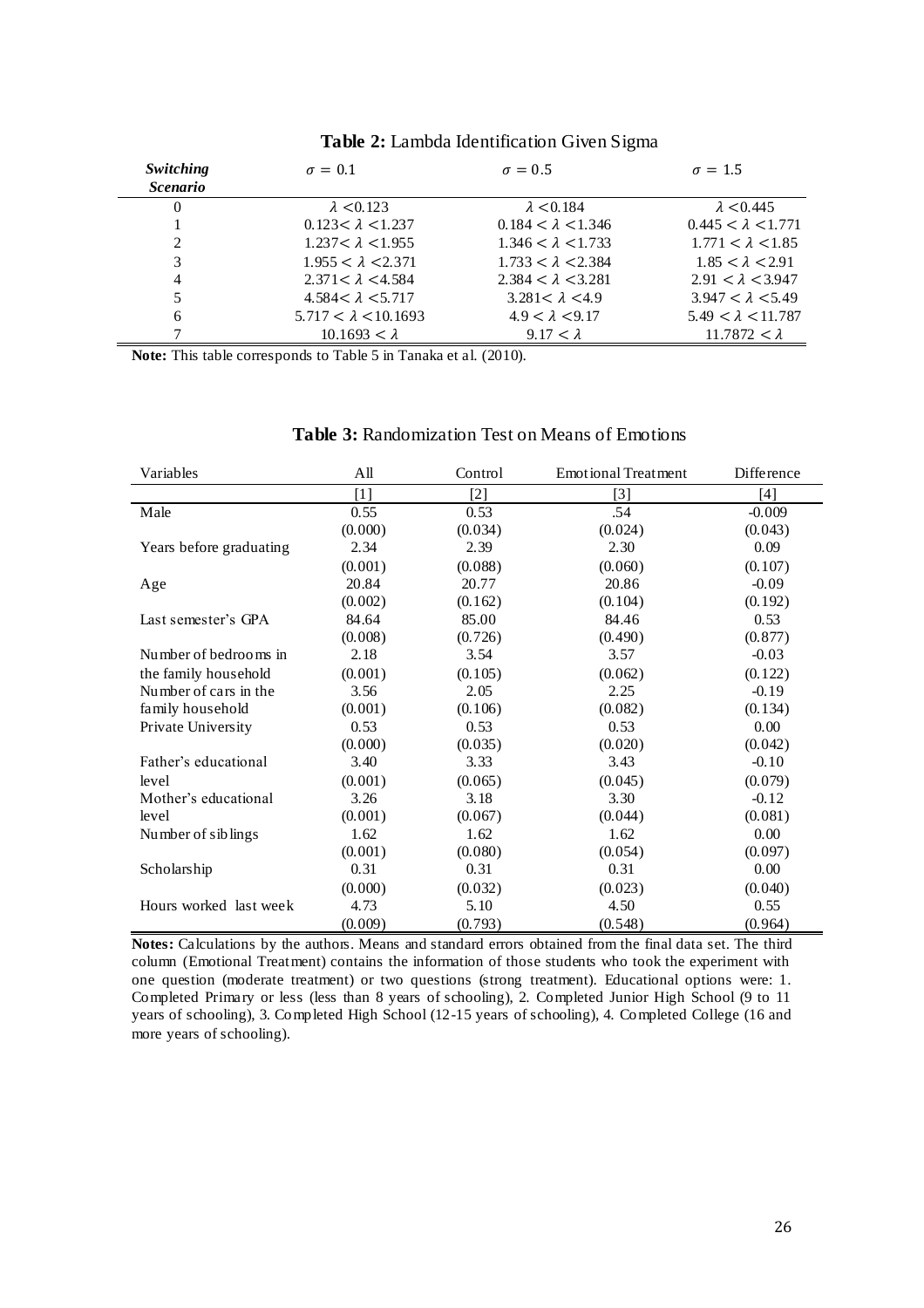| Variable                         | N <sub>o</sub><br>Moderate Treatment<br>Treatment |              | Either<br>Treatment | Strong<br>Treatment |
|----------------------------------|---------------------------------------------------|--------------|---------------------|---------------------|
|                                  | $[1]$                                             | $[2]$        | $[3]$               | $[4]$               |
| Male                             | $-0.033$                                          | $-0.032$     | $-0.030$            | $-0.032$            |
|                                  | (0.025)                                           | (0.026)      | (0.025)             | (0.026)             |
| Years before                     | $0.025*$                                          | $0.026**$    | $0.025**$           | $0.026**$           |
| Graduation                       | (0.013)                                           | (0.013)      | (0.012)             | (0.013)             |
| Age                              | $0.015**$                                         | $0.016**$    | $0.014**$           | $0.015**$           |
|                                  | (0.007)                                           | (0.007)      | (0.007)             | (0.007)             |
| Last Semester                    | 0.001                                             | 0.001        | 0.001               | 0.001               |
| Average GPA                      | (0.001)                                           | (0.001)      | (0.001)             | (0.001)             |
| Number of                        | $0.023*$                                          | $0.022*$     | $0.024*$            | $0.023*$            |
| Bedrooms                         | (0.012)                                           | (0.013)      | (0.012)             | (0.013)             |
| Number of                        | $0.024*$                                          | $0.023*$     | $0.023*$            | $0.024*$            |
| Automobiles                      | (0.012)                                           | (0.013)      | (0.012)             | (0.013)             |
| Private University               | $-0.031$                                          | $-0.032$     | $-0.028$            | $-0.028$            |
|                                  | (0.032)                                           | (0.032)      | (0.0324)            | (0.032)             |
| Anger                            |                                                   | 0.036        | 0.020               | 0.034               |
|                                  |                                                   | (0.040)      | (0.029)             | (0.056)             |
| Sadness                          |                                                   | $-0.111***$  | $-0.096***$         | $-0.077***$         |
|                                  |                                                   | (0.049)      | (0.035)             | (0.039)             |
| Fear                             |                                                   | 0.009        | 0.002               | 0.017               |
|                                  |                                                   | (0.037)      | (0.025)             | (0.040)             |
| Constant                         | $-0.107$                                          | $-0.120$     | $-0.075$            | $-0.103$            |
|                                  | (0.202)                                           | (0.197)      | (0.703)             | (0.199)             |
| No. of Observations<br>R-squared | 577<br>0.034                                      | 577<br>0.045 | 577<br>0.047        | 577<br>0.037        |

# **Table 4:** Regression Analysis: Curvature Parameter  $(\sigma)$

Notes: Calculations by the authors. Significance levels are denoted as \* 10%, \*\* 5% and \*\*\* 1% respectively. Standard errors are in parentheses.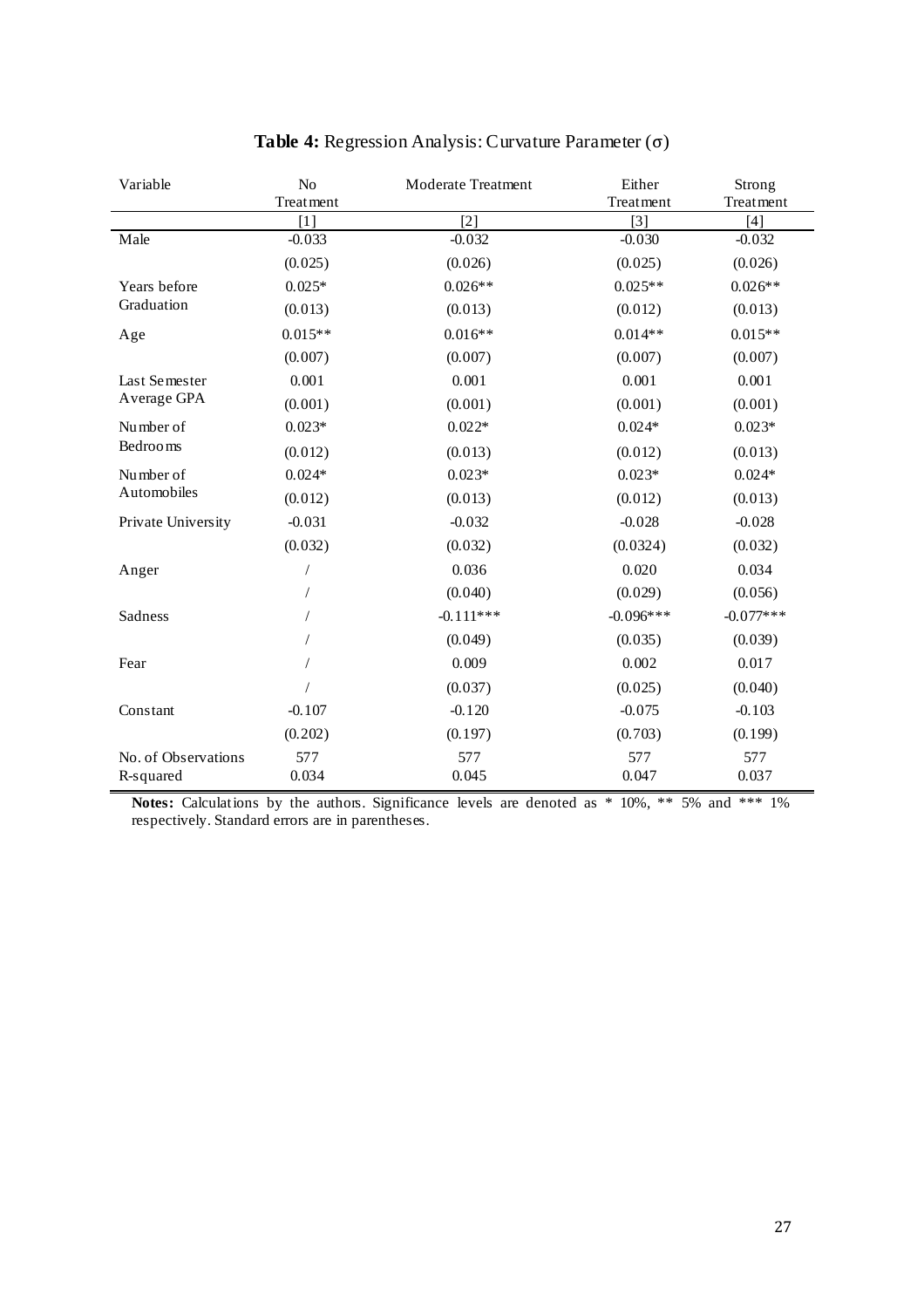| Variable              | No Treatment | Moderate<br>Treatment | <b>Either Treatment</b> | <b>Strong Treatment</b> |
|-----------------------|--------------|-----------------------|-------------------------|-------------------------|
|                       | $[1]$        | $[2]$                 | $[3]$                   | $[4]$                   |
| Male                  | 0.591        | 0.596                 | 0.558                   | 0.542                   |
|                       | (0.402)      | (0.404)               | (0.398)                 | (0.404)                 |
| Years before          | $-0.122$     | $-0.114$              | $-0.117$                | $-0.141$                |
| Graduation            | (0.209)      | (0.210)               | (0.208)                 | (0.208)                 |
| Age                   | $-0.072$     | $-0.068$              | $-0.064$                | $-0.068$                |
|                       | (0.110)      | (0.110)               | (0.109)                 | (0.110)                 |
| Last Semester Average | 0.023        | 0.025                 | 0.022                   | 0.023                   |
| <b>GPA</b>            | (0.016)      | (0.016)               | (0.016)                 | (0.016)                 |
| Number of Bedrooms    | $-0.060$     | $-0.066$              | $-0.061$                | $-0.056$                |
|                       | (0.145)      | (0.144)               | (0.144)                 | (0.145)                 |
| Number of             | $-0.219*$    | $-0.203$              | $-0.242*$               | $-0.225*$               |
| Automobiles           | (0.129)      | (0.128)               | (0.127)                 | (0.129)                 |
| Private University    | $1.306***$   | $1.200**$             | $1.234***$              | $1.258***$              |
|                       | (0.483)      | (0.482)               | (0.479)                 | (0.482)                 |
| Anger                 |              | $-0.369$              | $-0.566$                | $-1.101***$             |
|                       |              | (0.474)               | (0.412)                 | (0.497)                 |
| Sadness               |              | 1.172                 | 1.054                   | $-0.183$                |
|                       |              | (0.821)               | (0.704)                 | (0.978)                 |
| Fear                  |              | 0.583                 | $0.947**$               | 0.056                   |
|                       |              | (0.471)               | (0.405)                 | (0.458)                 |
| Constant              | $-0.107$     | $1.064***$            | 1.469***                | $1.687***$              |
|                       | (0.202)      | (2.990)               | (2.962)                 | (2.962)                 |
| No. of Observations   | 577          | 575                   | 575                     | 575                     |

# **Table 5**: Interval Regression Analysis. Loss aversion  $(\lambda)$

**Notes:** Calculations by the authors. Significance levels are denoted as \* 10%, \*\* 5% and \*\*\* 1% respectively. Standard errors are in parentheses.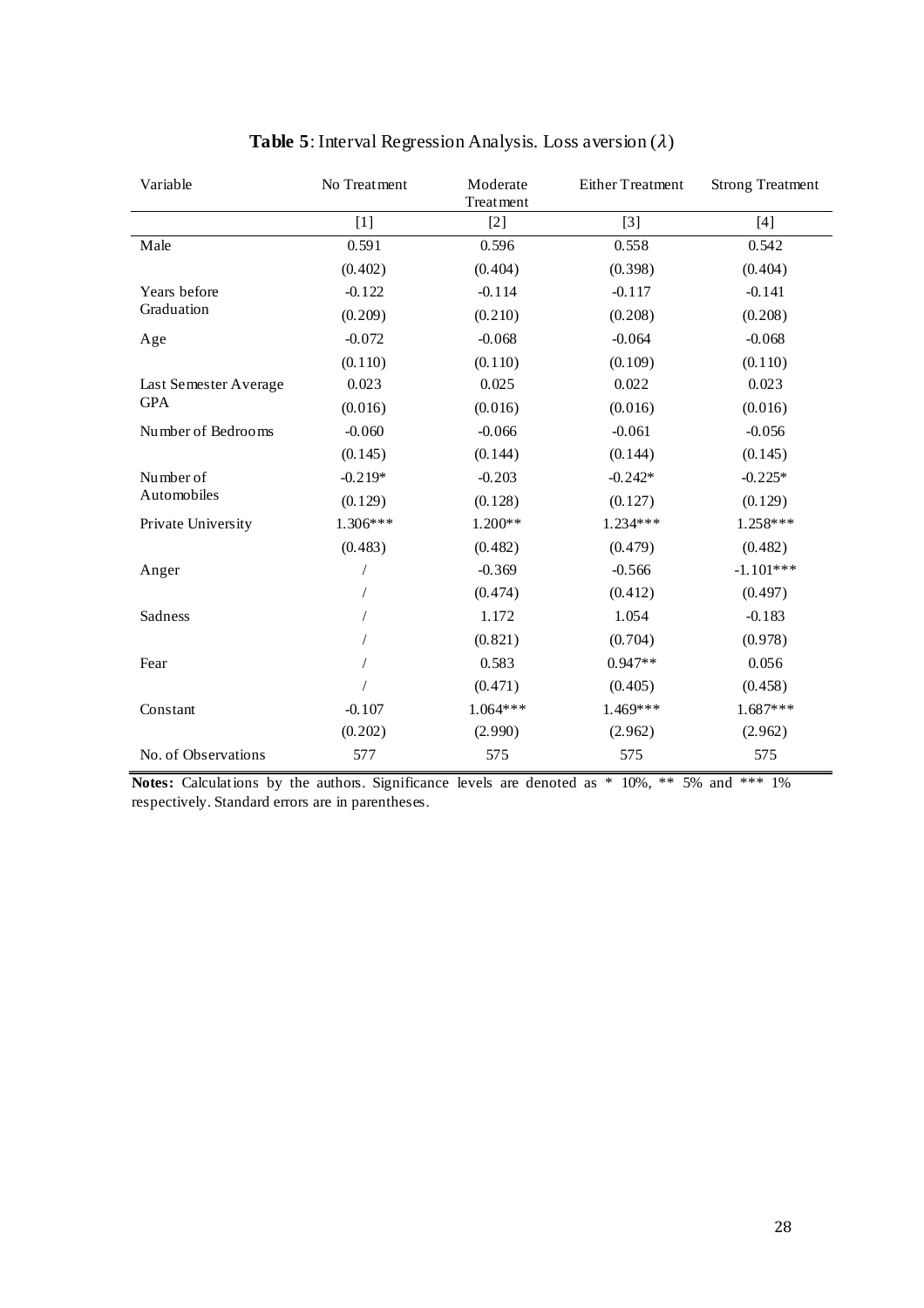

**Notes:** Calculations by the authors. Gaussian kernels with a bandwidth of 0.15*.* The kernel estimation was conducted with 607 observations from the final data set where sigma was different from missing.

**Figure 2.** Loss Aversion Parameter  $(\lambda)$  lower bound Kernel Density Estimate



**Notes**: Calculations by the authors. Gaussian kernel with a bandwidth of 1.1*.,*The kernel estimation was conducted with 607 observations from the final data set where lambda was different from missing *.*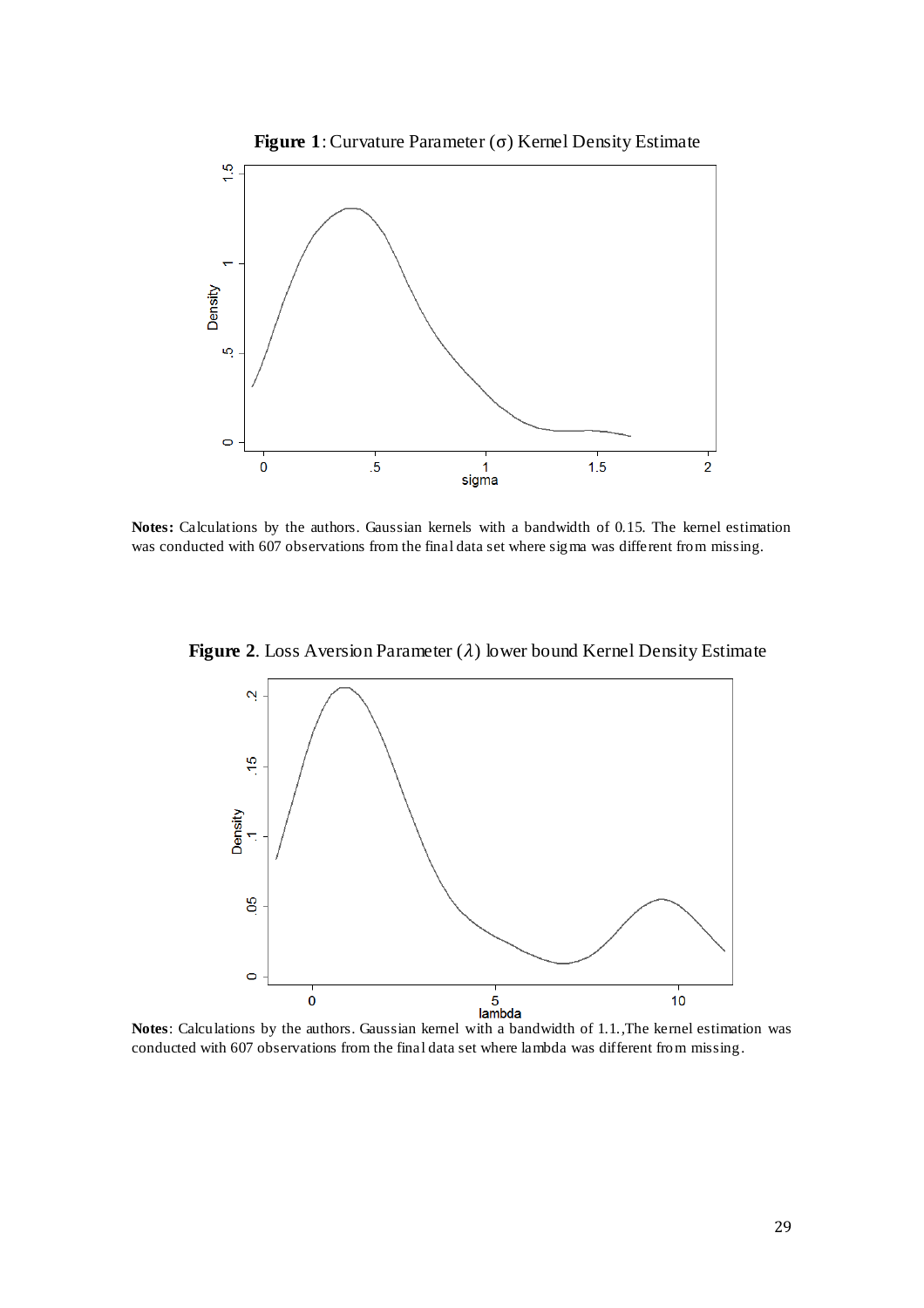



Notes: Calculations by the authors. Simple average of  $\alpha$  taken from the final data set.

**Figure 4:** Prelec's One-Parameter  $(\alpha)$  Kernel Density function



**Notes**: Calculations by the authors. Gaussian kernels with a bandwidth of 1*.* The kernel estimation was conducted with 607 observations from the final data set where alpha was different from missing *.*